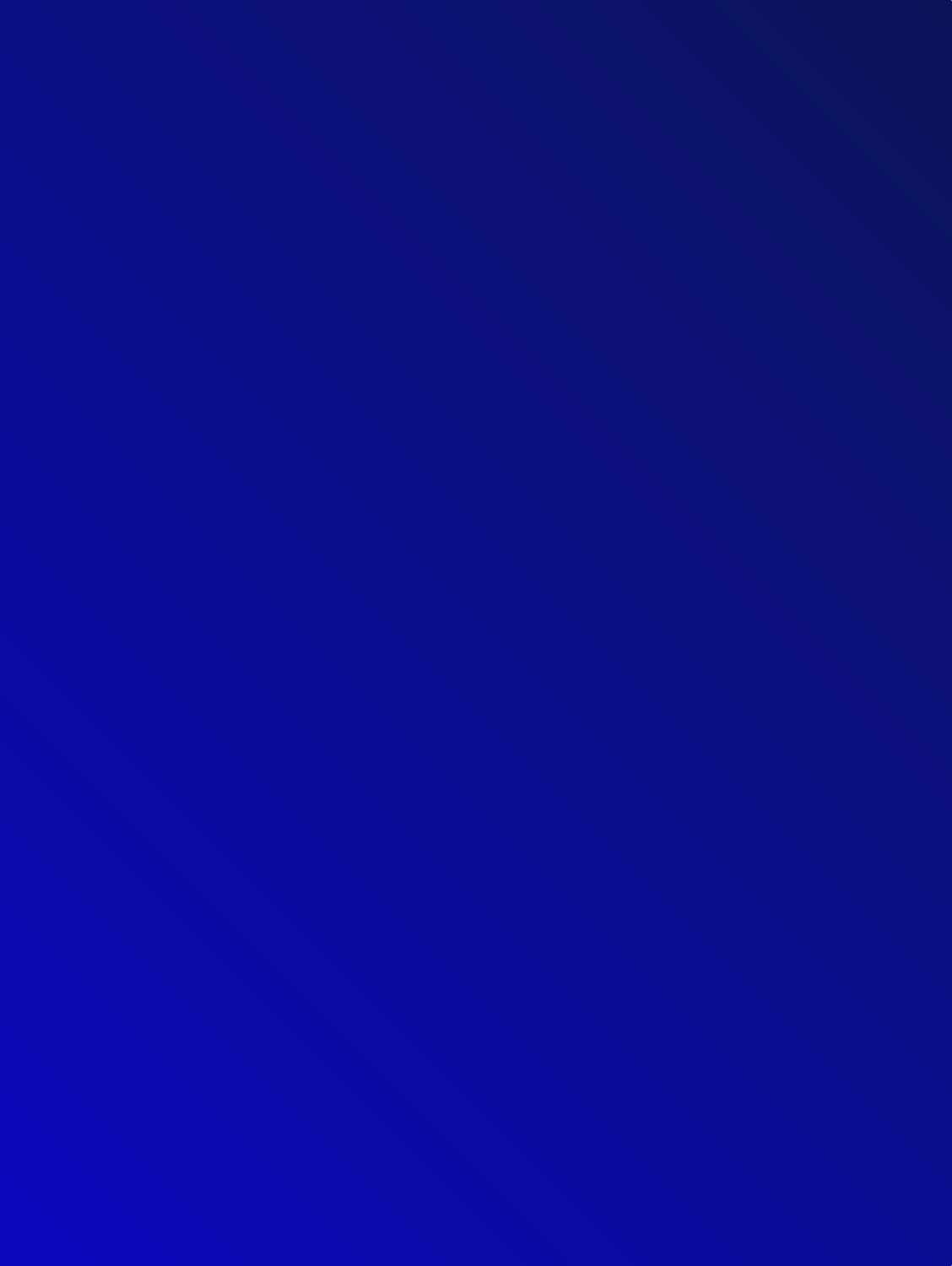# **Introduction**

Policymakers and executives must focus on the metaverse if they are not already doing so. Many "Metazens" are already spending significant time and money in virtual environments on things like gaming, virtual real estate, and non-fungible tokens, or NFTs.<sup>1</sup> As the metaverse becomes a bigger part of people's lives and livelihoods, financial and other activities will need a solid basis in law and regulation. Such a basis does not yet exist.

The metaverse has the potential to become a constellation of realistic and alternative worlds where, as in the physical world, individuals and institutions can purchase and sell all types of goods and services. It makes use of innovations in money: transactions are made with digital assets and some of the goods sold are packaged as non-fungible tokens. NFTs will play an important role in forming the building blocks of property in the metaverse, and both sectors are already growing rapidly.<sup>2</sup> Some of the projections for the size of the metaverse market are eye-opening, ranging widely from \$670 billion to \$13 trillion.3 While the growth potential remains an open question, the market is too big for regulators to ignore.

In this paper, we seek to provide an overview of the metaverse and how NFTs will play a role in shaping it, covering topics such as:

- Basics of the metaverse
- Ins and outs of metaverse use
- Importance of the metaverse
- Virtual property rights considerations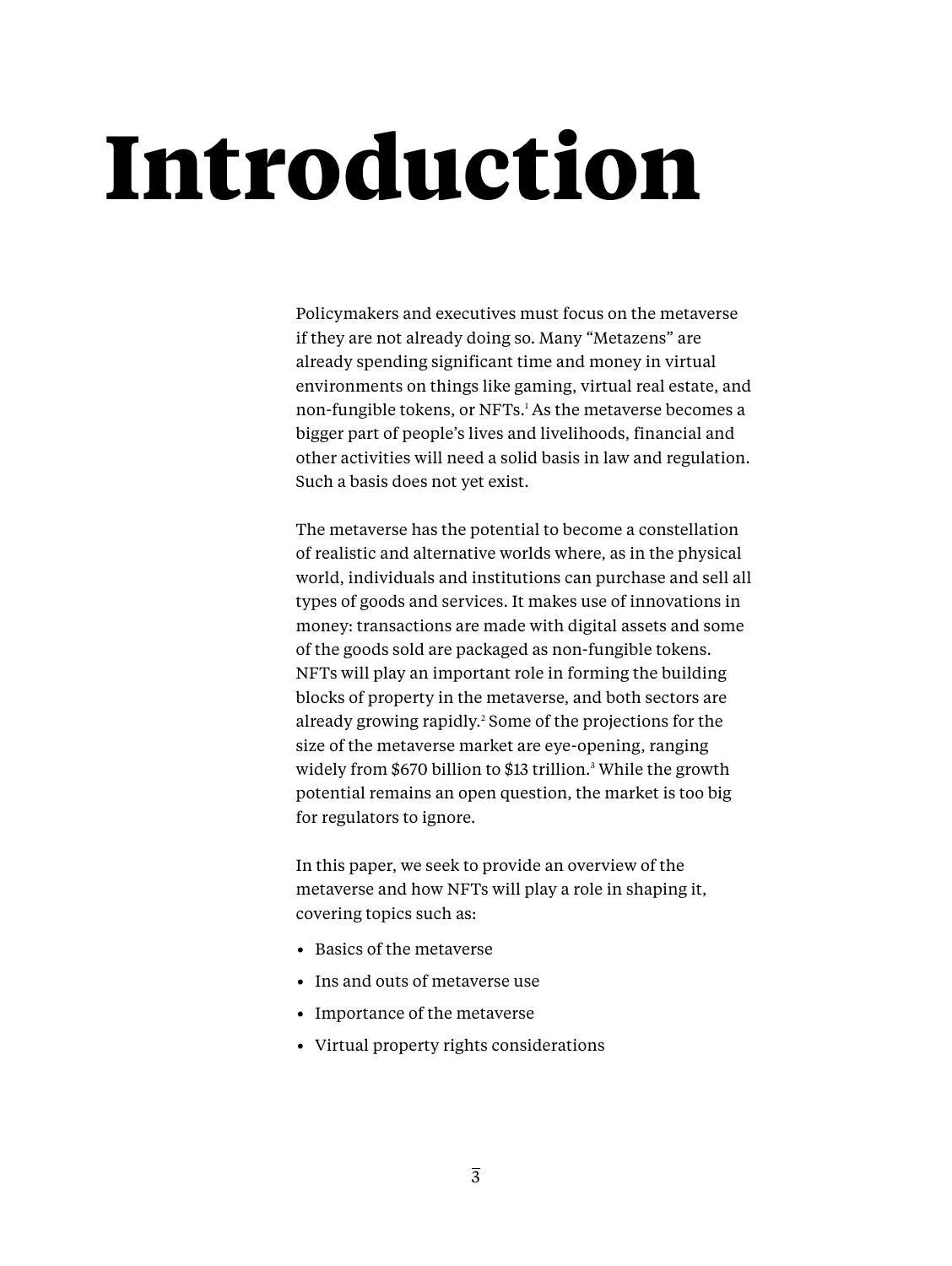# **Basics of the metaverse**

## **Q: What is the metaverse?**

The metaverse employs new technology to bridge gaps between the physical and virtual worlds, allowing colleagues to work together, students to learn together, and friends to socialize together in a more realistic, natural way than the current internet offers (see Exhibit 1). Today's metaverse contains humanoid avatars meeting in a multitude of different virtual reality environments. The most significant use case is gaming, with games like Fortnite enjoying three to eight million daily users.<sup>4</sup> The metaverse of tomorrow may span many more use cases, driven by easy connections between digital worlds (portability) and the integration of digital and physical worlds through the use of augmented reality (AR), virtual reality (VR), and the internet of things (IoT).

The term "metaverse" was coined by science fiction writer Neal Stephenson in his 1992 novel "Snow Crash." It portrays a dystopian world in which users' avatars are proxies for their social status and wealth, and a subset of users become addicted to the metaverse and effectively abandon the physical world for virtual reality.<sup>5</sup> The work of fiction points to real risks within the metaverse, and to avoid a dystopian outcome, developers of the metaverse should seek to have the digital world enhance the real lives of those who use it even if it offers an immersive experience.

In contrast, some espouse a more utopian vision for the metaverse, where virtual worlds are seamlessly integrated, with individuals retaining control and autonomy over their digital selves. These optimists imagine virtual worlds built on top of a new iteration of the internet designated "Web3." While currently more of an idea than a firm reality, developers envision Web3 as the next generation of the internet with a focus on decentralization, open access, and interconnectivity between systems. The name Web3 is meant to distinguish it from Web 2.0, the current version of the internet, in which a few closed and centralized platforms dominate total value.

Where the metaverse and Web3 may align to have the greatest impact is in the area of payments. The lack of an embedded payments infrastructure encouraged some business models to rely on excessive advertisement, data collection, and privacy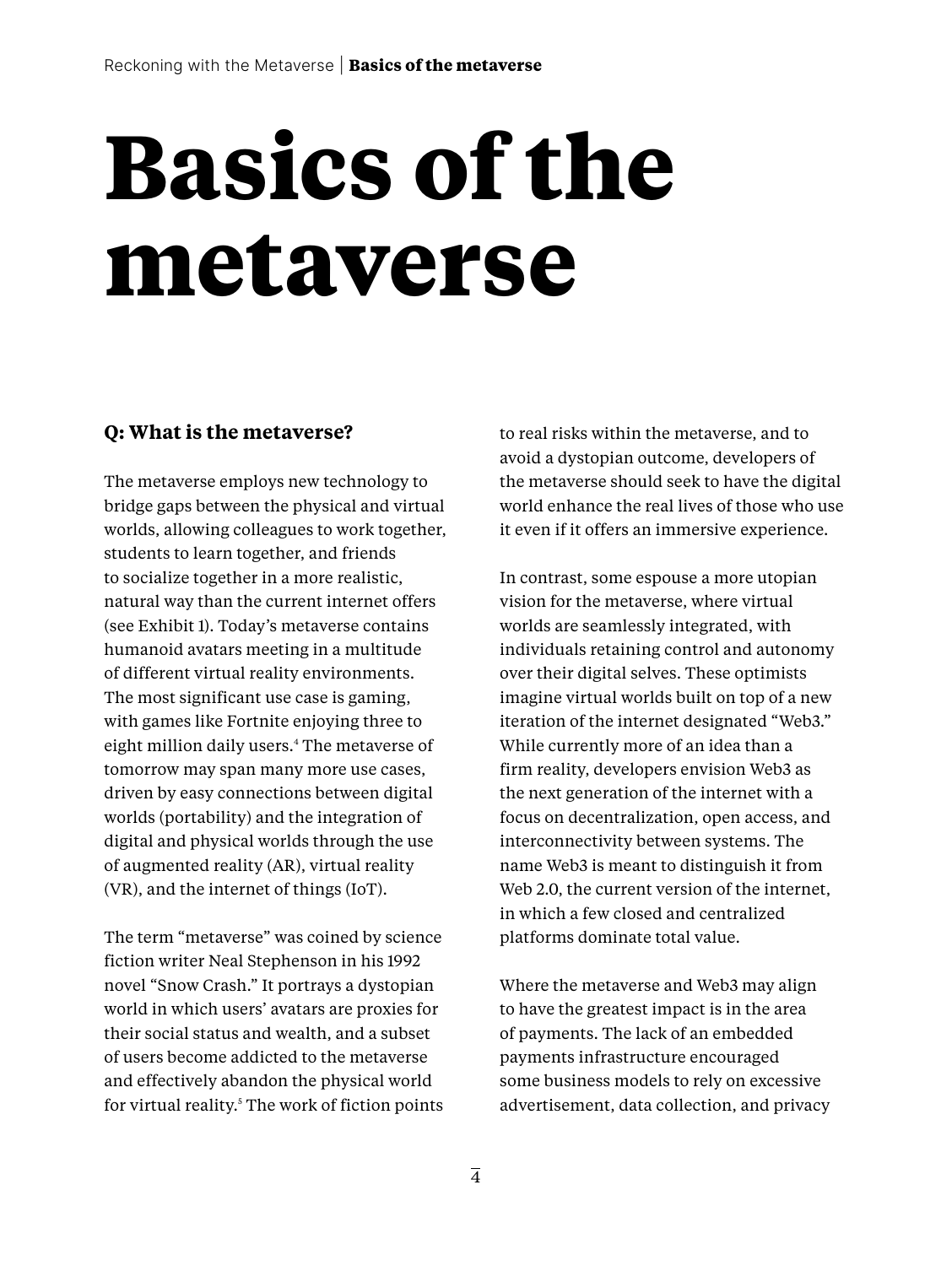#### **Exhibit 1: What is the metaverse?**





#### **Platforms and Web3 integration**

Source: Oliver Wyman Forum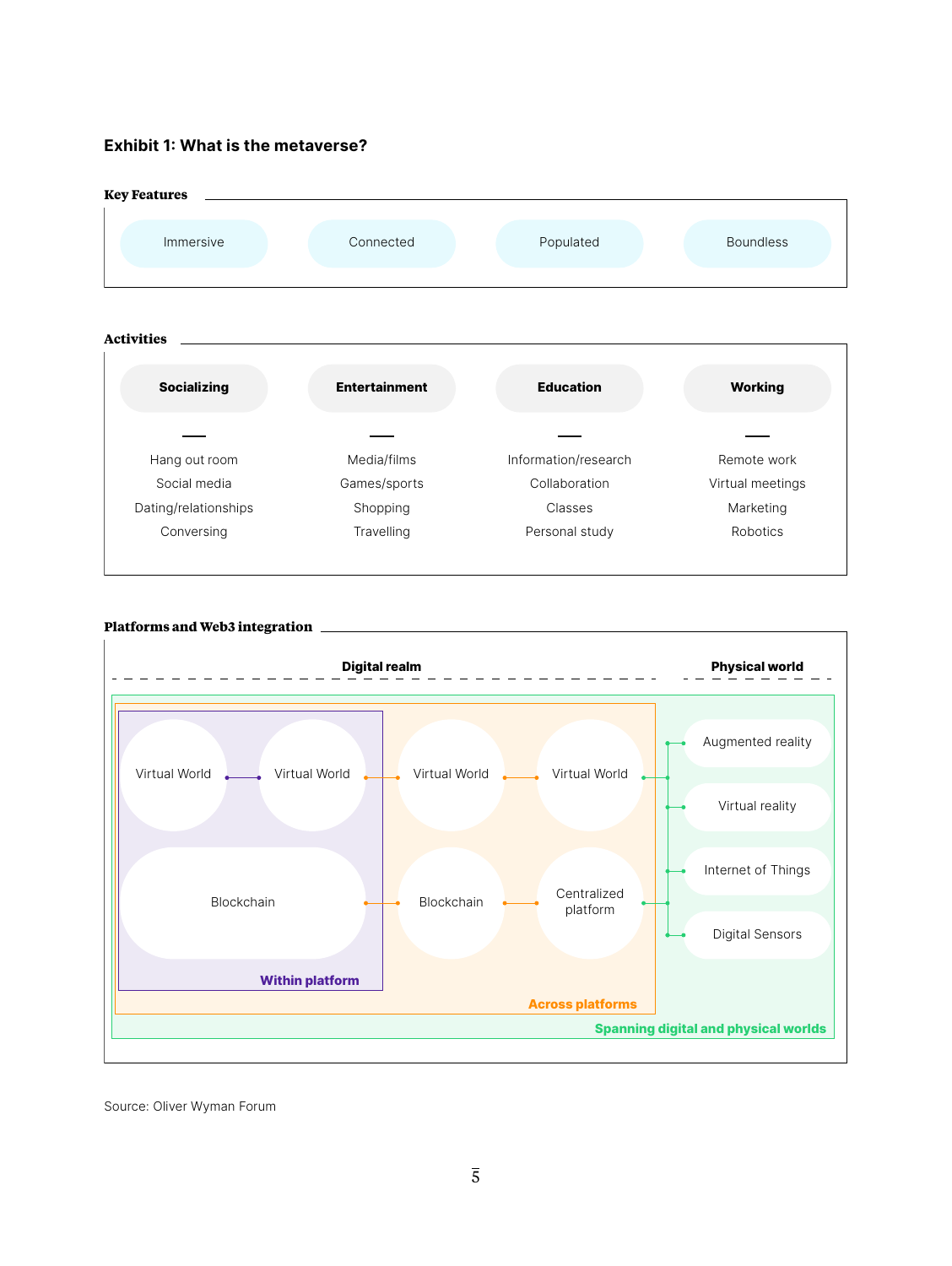invasion.6 A metaverse that includes features like decentralized identity would allow users to control their data while giving businesses confidence in who they are dealing with. That could enable new business models with embedded payments for a superior user experience.

None of this is to say that the advent of Web3 or a metaverse where worlds are open, integrated, and decentralized is a certainty. Achieving integration across virtual worlds and platforms is no easy task. Additionally, dissenting voices have outlined a bearish view of achieving decentralization through Web3 given both the technical complexities of ensuring that different worlds across different platforms can be cheaply and safely connected and the economic realities of the digital world where network effects drive centralization.

There remains an open question if the metaverse model that emerges will be built in a centralized, closed manner or if it will be open and integrated to allow for greater collaboration between worlds. As Exhibit 1 illustrates, the metaverse may grow to be a collection of virtual worlds that are open and integrated, in line with the ethos of Web3. But it's also possible that virtual worlds will be built on centralized platforms, with potential integration to other decentralized worlds. A metaverse built from centralized platforms may not be as revolutionary as a decentralized one. Ultimately, customer demand and technological advances will determine which path of development prevails.

# **Q: What do NFTs have to do with the metaverse?**

NFTs will be relevant only to some virtual worlds in the metaverse. Let's start by first defining what a non-fungible token is.

### **Non-fungible**

A non-fungible item is unique and not interchangeable with another item, like the Mona Lisa. This is the opposite of a fungible item, like dollars or barrels of oil, where a purchaser or seller cares only that item involved in a transaction is one of the right category.

### **Token**

A token, in the crypto meaning of the word, is an asset that exists on a blockchain. Being on a blockchain means that the ownership rights to the token are, in theory, indisputable as the records are available openly on a blockchain which is a public, distributed ledger existing across a network.

Bitcoin is a fungible token; there is no meaningful difference between the single bitcoin owned by Person A or the one owned by Person B. In contrast, NFTs represent a unique token on a blockchain that is different than anyone else's. Whereas Bitcoin can be seen as the blockchain equivalent of money (fungible), NFTs are the blockchain equivalent of art (non-fungible). About 95% of NFTs today are minted and owned on the Ethereum blockchain.7 When someone mints an NFT, code is executed that adds the ownership information to the blockchain. The minting occurs through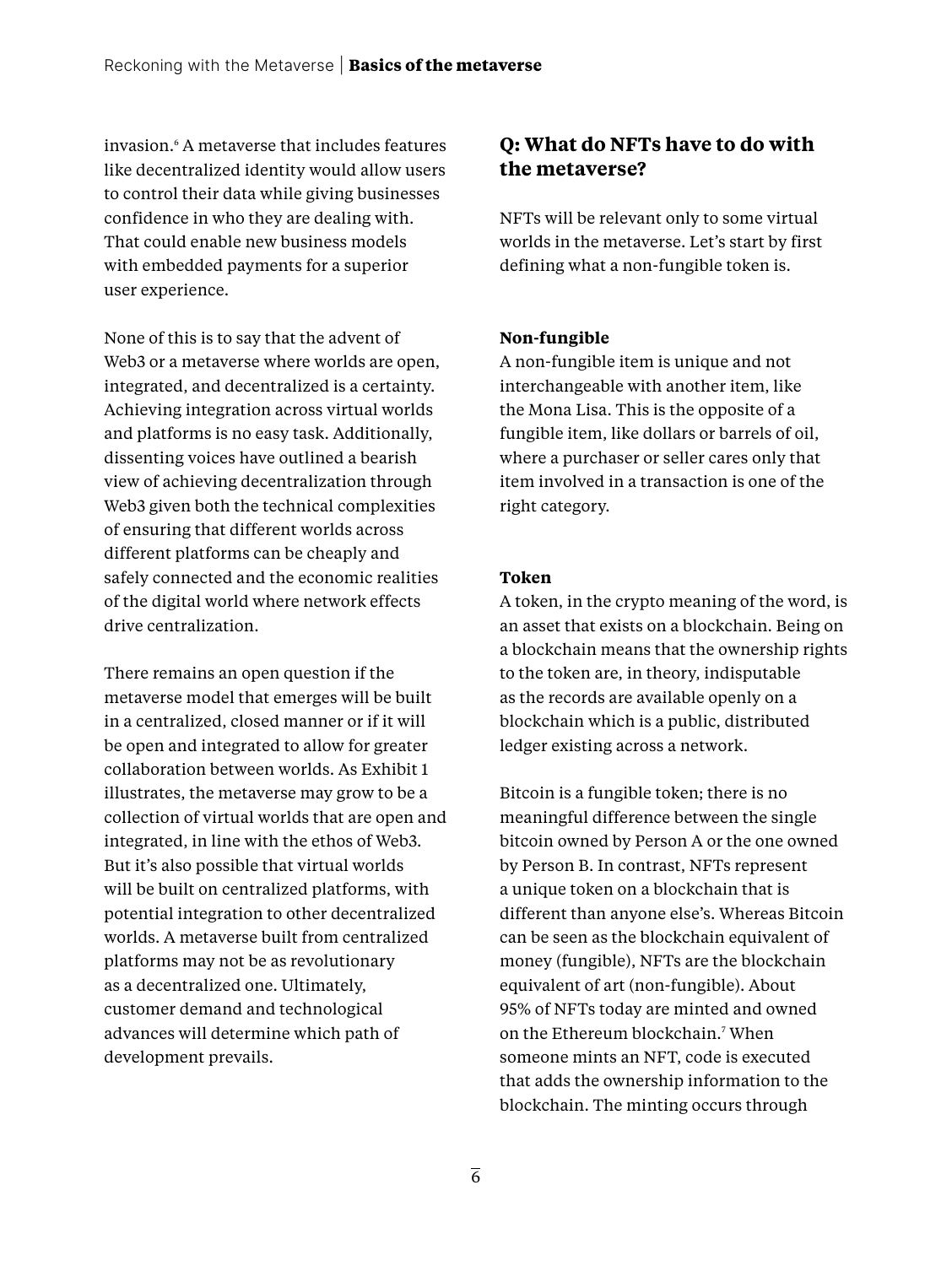smart contracts, or computer programs stored on the blockchain that are set to run under certain conditions. They both assign ownership and manage transfers of the NFT.<sup>8</sup> Further, the ownership right is only as good as the original claim – paying a stranger for the Brooklyn Bridge does not make it yours. Adding complexity, differences in law across jurisdictions could result in multiple "owners."

This should help point to what types of virtual worlds benefit from NFTs. A closed, centralized platform (like the video game Fortnite) can define its own system of ownership of in-world goods. Representing ownership of in-world goods in an open and verifiable manner, through the use of NFTs, is useful when individuals want to port their goods across worlds, and when virtual worlds are designed to make that easy. Such transferability of in-world goods may be at odds with a centralized platform's business model or vision.

Outside of the metaverse, NFTs have uses in the tokenization of documents such as property deeds and proof of ownership over goods in cross-border transactions. Within the metaverse, NFTs can be akin to owning a virtual painting.

The use of NFTs is not just limited to art, and the principles behind an NFT can form the foundation of ownership of all property in the metaverse. NFTs could be the vehicle through which digital art, digital real estate, and a digital pair of pants can have a price attached to them along with proof of ownership. This attribute of an NFT, proof of ownership, is what could make it useful in



**"There remains an open question if the metaverse will be built in a centralized, closed manner or if it will be open and integrated to allow for greater collaboration between worlds."**

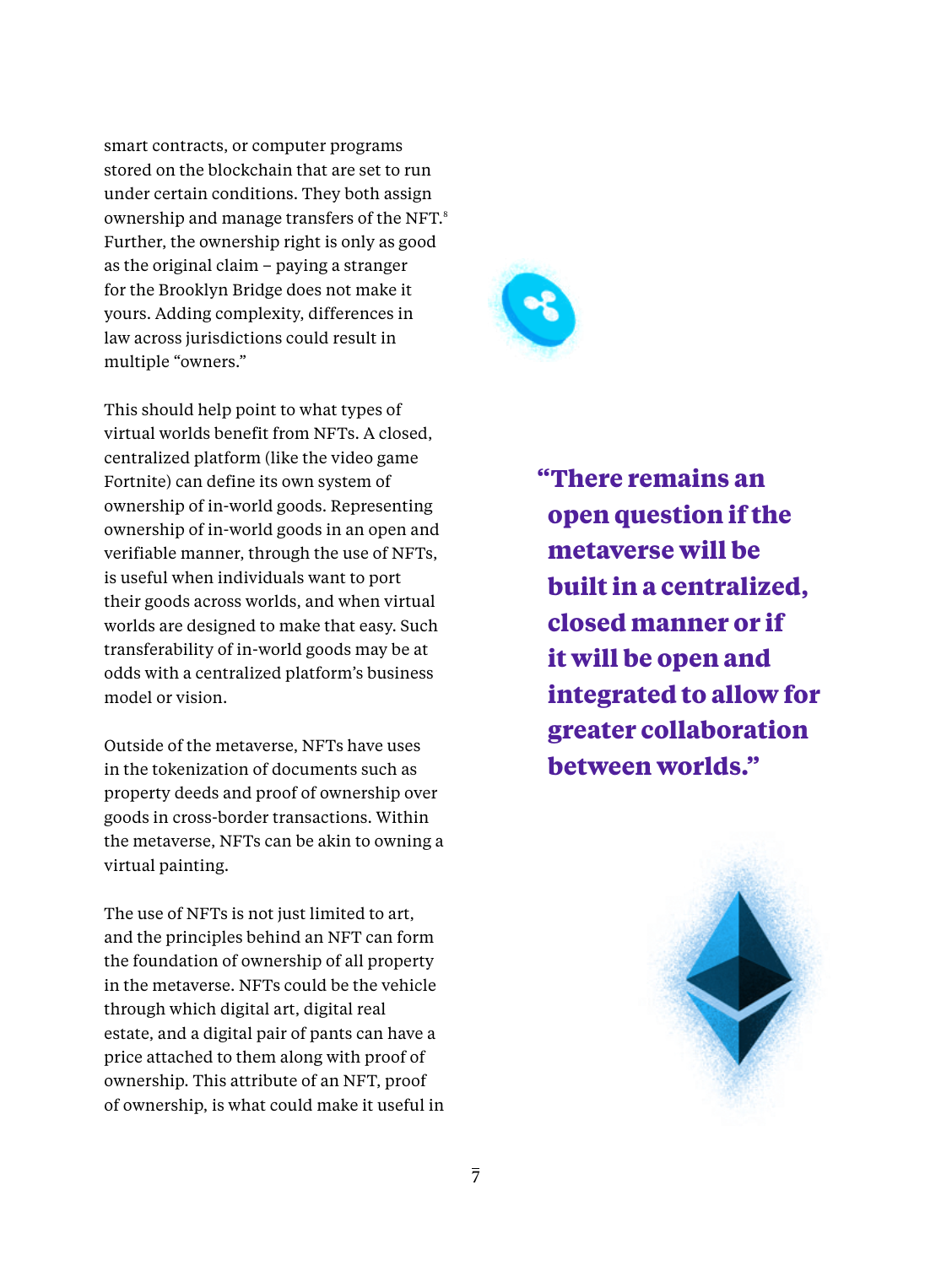the metaverse, where otherwise it would be difficult to prove that a user has ownership of any property.

# **Q: How is the metaverse related to cryptocurrencies?**

Cryptocurrencies have many uses in the metaverse, but as with NFTs, their usefulness will depend on the extent to which virtual worlds develop along open and integrated lines rather than centralized models. Some emerging virtual worlds make use of their own cryptocurrencies for in-world payments, use NFTs for in-world property, and may have governance tokens that give holders a say in running the system. These virtual worlds are then connected to the rest of the cryptocurrency ecosystem through wallets and exchanges as users move between them.

Not all in-world currencies are cryptocurrencies, though. There are existing virtual worlds built on top of proprietary centralized platforms instead of blockchains, and there's no reason that entrepreneurs and communities wouldn't continue to experiment with such models even if open, integrated, and decentralized models come to dominate. While users can purchase Decentraland's MANA token on crypto exchanges, Roblox's Robux, which is a proprietary digital currency and not a cryptocurrency, can be obtained on gift cards in physical retailers.

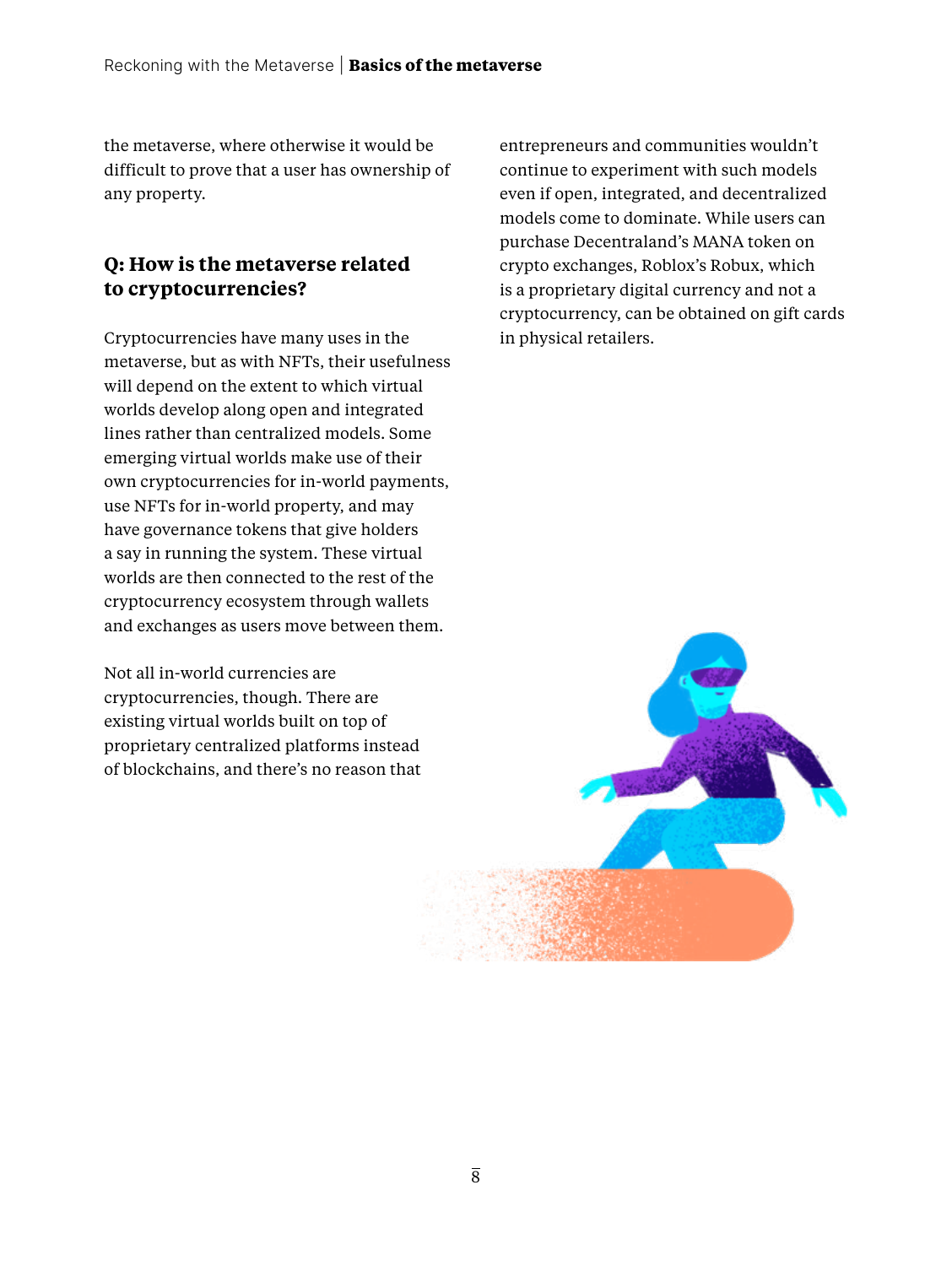# **Ins and outs of metaverse use**

### **Q: Who uses the metaverse?**

The Oliver Wyman Forum's Global Consumer Sentiment initiative recently published eight behavioral archetypes that will drive future consumer trends. One of these, the "Citizens of the Metaverse" or "Metazens," comprises people willing to participate in the metaverse without hesitation. They represent 13% of the population across the nine surveyed countries.9 These consumers are notable for their adoption of Web3, intertwining virtual reality with everyday life without fear of it detracting from their life in the physical world, and investing in purely virtual assets. Metazens see the metaverse as an opportunity to improve people's lives through socializing, working, and gaming possibilities. Metazens also put their money where their mouth is: 70% are willing to pay for access to the metaverse (compared with 24% of the general population) and are significantly more likely than the average person to invest in cryptocurrencies, NFTs, and virtual real estate.

With use cases in areas such as education and work, as shown below, the users of the metaverse will likely expand in coming years beyond the earliest adopters to

include groups such as children and lesstechnologically inclined, older adults in the workforce as it becomes more mainstream.

# **Q: How is the metaverse currently used?**

The most developed activities in the metaverse today are in the gaming and entertainment industries. Fortnite, Roblox, and Decentraland are just a few metaverse worlds used in gaming and digital exploration. These platforms make use of virtual lands where real world c ompanies can set up shop. For example, JP Morgan established a metaverse office within Decentraland with its February 2022 launch of the Onyx Lounge.<sup>10</sup> Other firms have made similar moves.

While still in its infancy, the potential of the metaverse is being explored and will undoubtedly grow over time. Current use cases include:

#### **Play-to-Earn (P2E)**

Players can make money based on the amount of time they spend playing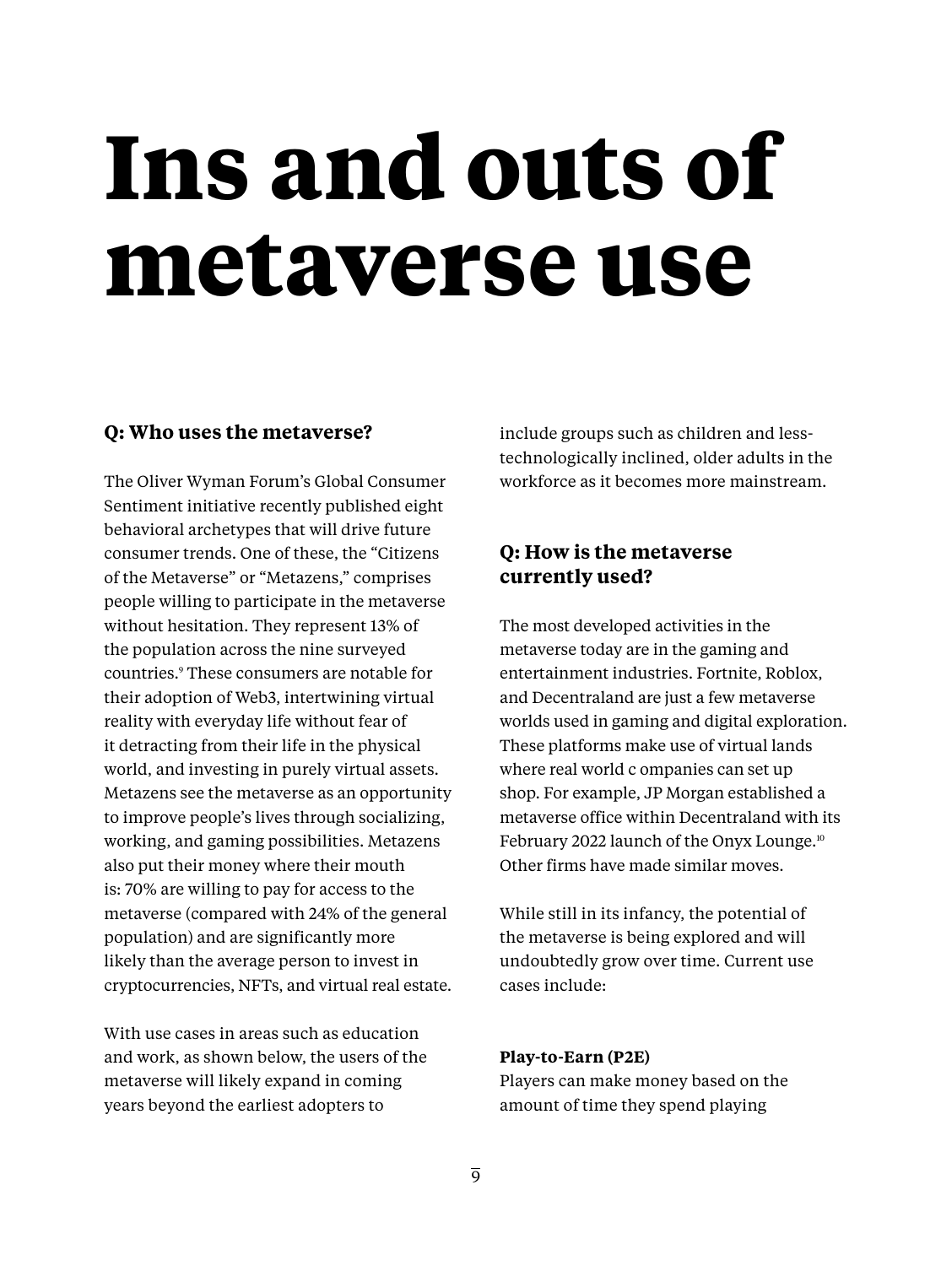a metaverse game. Some of the most prominent P2E games include Axie Infinity, Alien Worlds, and Splinterlands.11 P2E is a particularly hot topic in Southeast Asia. A 2021 report from the Blockchain Game Alliance found that these games had a 22% share of all NFT trading volume, with NFT games generating \$2.3 billion of revenue between July and September 2021. As of October 2021, Sky Mavis, the company that pioneered P2E in Vietnam, raised \$152 million to develop Axie Infinity, an extended gaming ecosystem with backing from a16z. With Southeast Asian gaming markets ranging from Singapore's \$327 million to Indonesia's \$1.7 billion, P2E has significant potential to grow.12

One question related to P2E is how the game developers make money when they are paying users to play the game. While business models can vary, the most common approach is to charge transaction fees for new users purchasing the in-game currency. The game is most profitable for the developer if new users are always joining, and if the users do not convert the in-game currency into a different token and instead continue to use it for in-game purchases from the developers.<sup>13</sup>

#### **Commerce for in-world goods/skins for avatars in video games**

Payments for add-ons in video games, like outfits and items for avatars, are expected to

| Gaming                      | 26%<br>24% |  |
|-----------------------------|------------|--|
| Socializing                 | 35%<br>22% |  |
| Events                      | 16%<br>19% |  |
| Working                     | 21%<br>17% |  |
| Learning                    | 22%<br>14% |  |
| Purchasing physical objects | 16%<br>12% |  |
| Healthcare                  | 19%<br>12% |  |
| Purchasing digital objects  | 12%<br>11% |  |
| <b>Fitness</b>              | 19%<br>10% |  |
| Travel                      | 17%<br>9%  |  |
| Simulating experiences      | 18%<br>9%  |  |
| Making digital objects      | 14%<br>9%  |  |
| Simulating physical goods   | 19%<br>9%  |  |
| Real estate                 | 7%<br>4%   |  |
| Creative pursuits           | 15%<br>4%  |  |
| Design                      | 10%<br>4%  |  |
| Public services             | 2%<br>7%   |  |

#### **Exhibit 2: Activities Metazens are interested in doing in the metaverse and may pay for**

**Interested, willing to pay Interested, not willing to pay**

Source: Oliver Wyman Forum Global Consumer Sentiment Survey 2021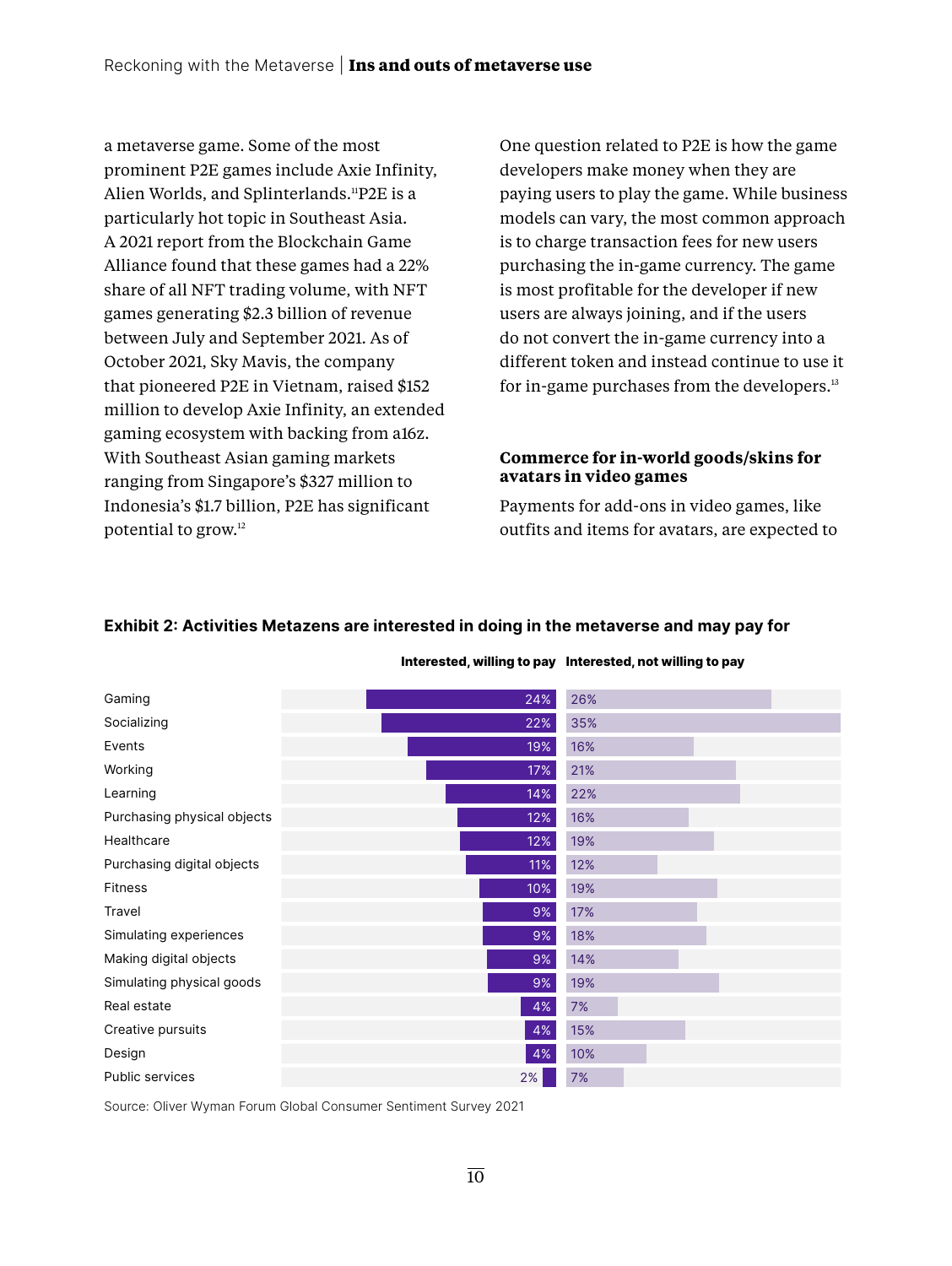grow. Consumers spent over \$15 billion on randomized "loot boxes" in 2020 and that number is expected to exceed \$20 billion by  $2025.<sup>14</sup>$  A key goal is to make in-game tokens and NFTs available across different worlds to unlock value.

#### **Music and Entertainment**

Moving beyond Phil Collins' rendition of "In the Air Tonight" in Rockstar's 2006 game Grand Theft Auto: Vice City Stories, metaverse virtual concerts allow for unrestricted numbers of people to watch artists perform. This has already happened in Fortnite with Travis Scott and Ariana Grande participating in virtual, live concerts.<sup>15</sup>

#### **Marketing**

As people spend time in a virtual world, they will be exposed to products and services in a way that hasn't been experienced before, opening a new avenue for advertising, particularly to younger users.

#### **Tourism**

Experiencing unique, far away locations from the comfort of your living room allows for the excitement of traveling without leaving home.

#### **Workplaces**

Working from home has grown in popularity during the pandemic, but that has led to colleagues losing the benefits of working side-by-side in the office. Virtual office environments may be a metaverse solution to this problem. Several companies are building

# **Decentraland**

Let's take a deep dive into Decentraland. Marketing itself as the "first-ever virtual world owned by its users," Decentraland gives its 18,000 active daily users a virtual destination on the Ethereum blockchain where they can buy and sell LAND, avatar wearables, and names using MANA.16 Within Decentraland, users can explore the landscape from more rural areas to urban ones, interacting with objects, buildings, art, games, and attending different types of events. Decentraland has come a long way since its proof-of-concept in 2015: The platform now includes games, interactive apps, in-world payments, and peer-to-peer communications for users.

If you are wondering why MANA and LAND are capitalized, it is because they are the two tokens that help make Decentraland run. LAND is an NFT that defines the ownership of virtual land parcels. MANA is the cryptocurrency used for purchases of LAND and all other goods and services in Decentraland. The number of individual parcels of LAND is permanently fixed at 90,601. As of January 2022, the most expensive plot of LAND \$14,440.17 Like real-world real estate, location is what makes one plot of LAND more valuable than is seen as desirable. While some may question the value in Decentraland, the amount of money there is a market for it.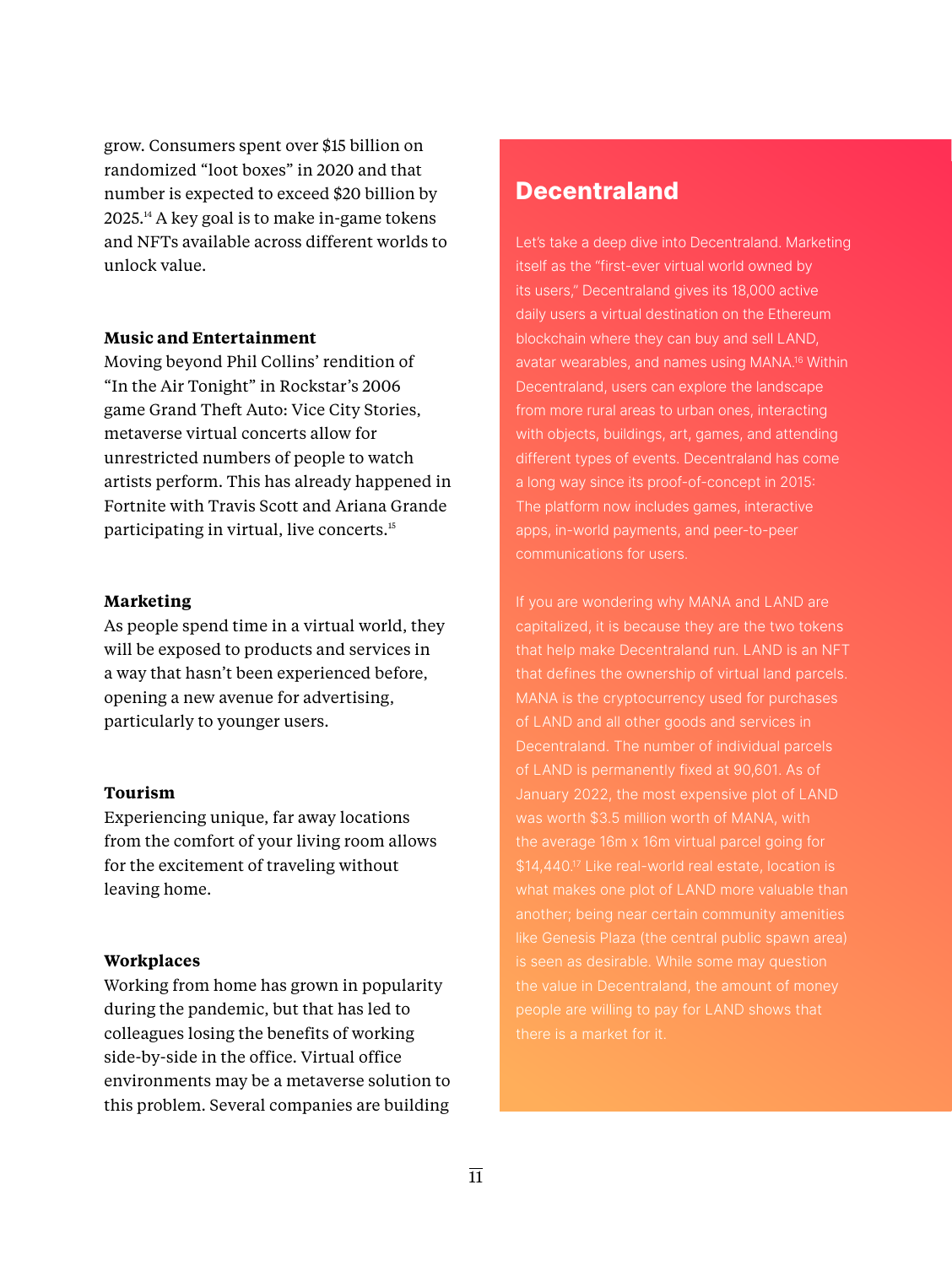metaverse workplace platforms, ranging from Microsoft Teams' exploration of "immersive spaces" with virtual reality/augmented reality platform Mesh to Meta's Horizon Workrooms that use the Oculus headset.<sup>18</sup>

#### **Real Estate**

Land can be bought and sold in the metaverse with location being a primary driver of value, as is the case in the physical world. Location makes the gaming aspects of certain platforms more convenient by being close to virtual amenities and makes the virtual property more valuable for use in advertising and renting. In 2021, metaverse real estate sales reached \$500 million, and analysts say that it may double to \$1 billion by the end of 2022.19 The so-called Big Four metaverse real estate platforms are Decentraland, Sandbox, Cryptovoxels, and Somnium.20 Collectively, they contain 268,645 parcels. One of the leading opportunities for metaverse real estate is renting space to companies trying to advertise to a younger, more digitally savvy crowd.

### **Financial Services**

Virtual societies are already transacting and engaging in financial services in the metaverse. Financing can be provided for virtual goods, such as real estate. For example, banks in Asia are creating virtual spaces for education and product development while other institutions are using the metaverse for training employees and clients alike. NFTs are already a big part of this, but as we explain further below, in the future there will be multiple financial services use cases for the metaverse.<sup>21</sup>

#### **Automotive and Manufacturing**

Everything from factory training to testing the customer experience could happen in the metaverse, leveraging VR and AR technology.

#### **Education**

The pandemic displayed the shortcomings of a webcam-based remote education experience. The realism of the metaverse can improve on this and allow for a better educational experience for children in a remote environment.

#### **Public services**

Governments, particularly in South Korea, are exploring using the metaverse for public services. Examples include making civil complaints and reserving public spaces.<sup>22</sup> Barbados announced in November 2021 that it would open the world's first metaverse embassy in Decentraland.<sup>23</sup>

For more on how some of these sectors may impact business in the next five years, see this BRINK article from Oliver Wyman.

# **Q: What are the emerging financial products related to the metaverse?**

Expanding on the financial services use cases of the metaverse, a number of financial products have begun to emerge. These products are a complement to the presence of financial institutions in the metaverse such as JP Morgan's Onyx Lounge and Kookmin Bank's expansive metaverse town with a fully functional bank branch, telecoms center, and recreation center.<sup>24</sup>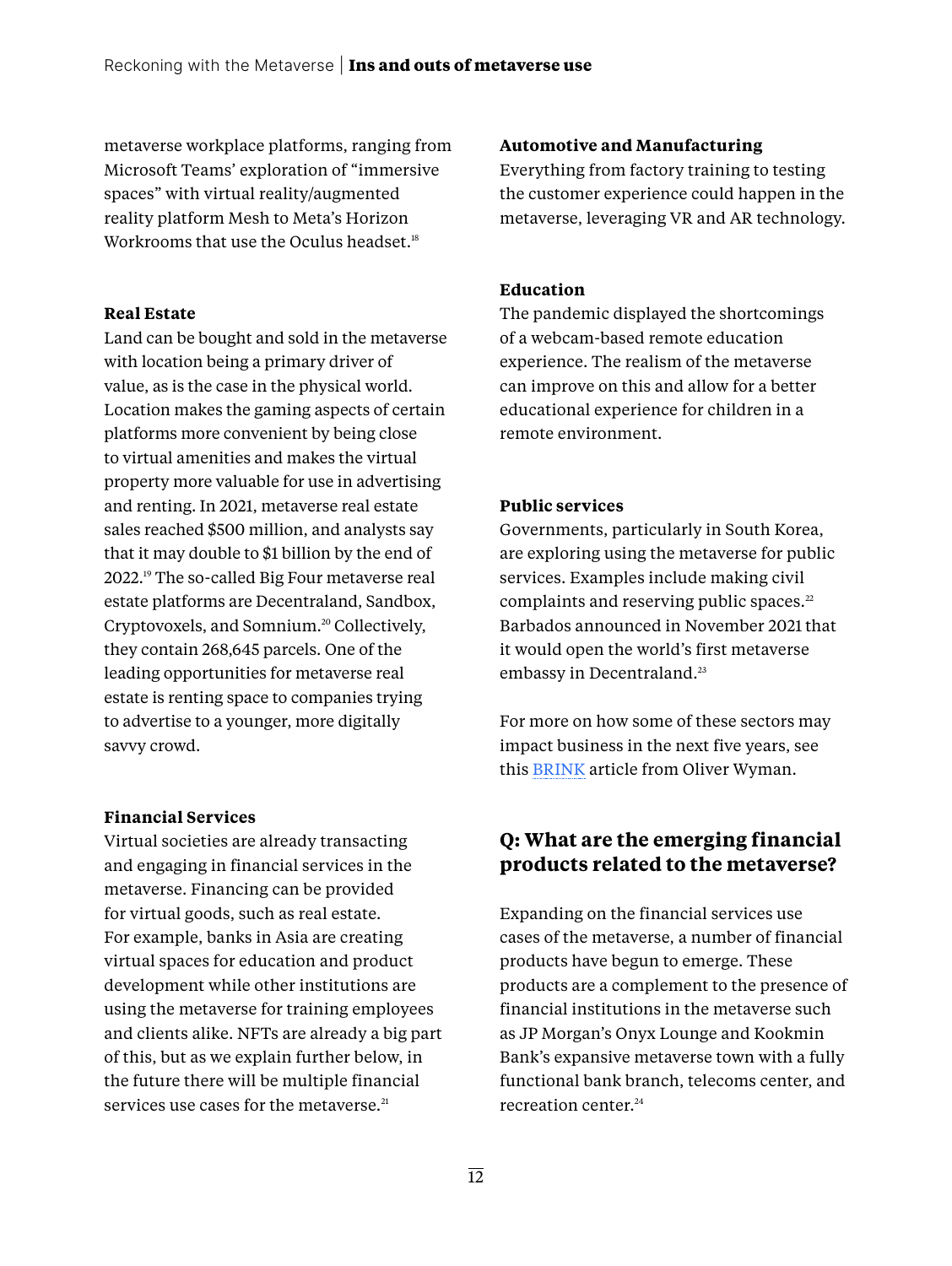#### **Mortgages for virtual land and houses are beginning**

TerraZero Technologies issued one of the first metaverse mortgages in Decentraland in February 2022 for a \$45,000 parcel of LAND with an undisclosed interest rate and down payment.<sup>25</sup> TerraZero also is preparing to launch a property search website called AMADEA that will provide mortgage payment estimates for metaverse property.<sup>26</sup> While virtual homes are immune to fires and floods, they can still be susceptible to theft. Insurance against theft of virtual real estate, NFTs, and intellectual property may grow in line with the metaverse's increasing prominence.<sup>27</sup>

Financial products can take on many different forms. As illustrated in the figure below, financial products that exist in both the physical world for digital activities or solely within the digital realm can have a role in the metaverse. It is no stretch to imagine a loan to an artist developing in-world NFTs or to a P2E gamer who will pay back the loan, with interest, based on their gaming earnings. The use of NFTs can also have impacts on financial transactions outside the metaverse. Businesses can raise capital by providing investors with a NFT that can give discounts on future products without resorting to the typical fundraising tools of debt and equity.28 They can use NFTs in trade finance to tokenize documents that prove ownership of goods and to facilitate the transfer of physical possession,29 and they can borrow using NFTs as collateral.<sup>30</sup> Entirely new financial products may emerge given the richer ecosystems that Web3 can foster in smart manufacturing, telemedicine, and real estate, providing financial institutions with richer data and opportunities.

#### **Exhibit 3: Metaverse Financial Products**



Source: Oliver Wyman Forum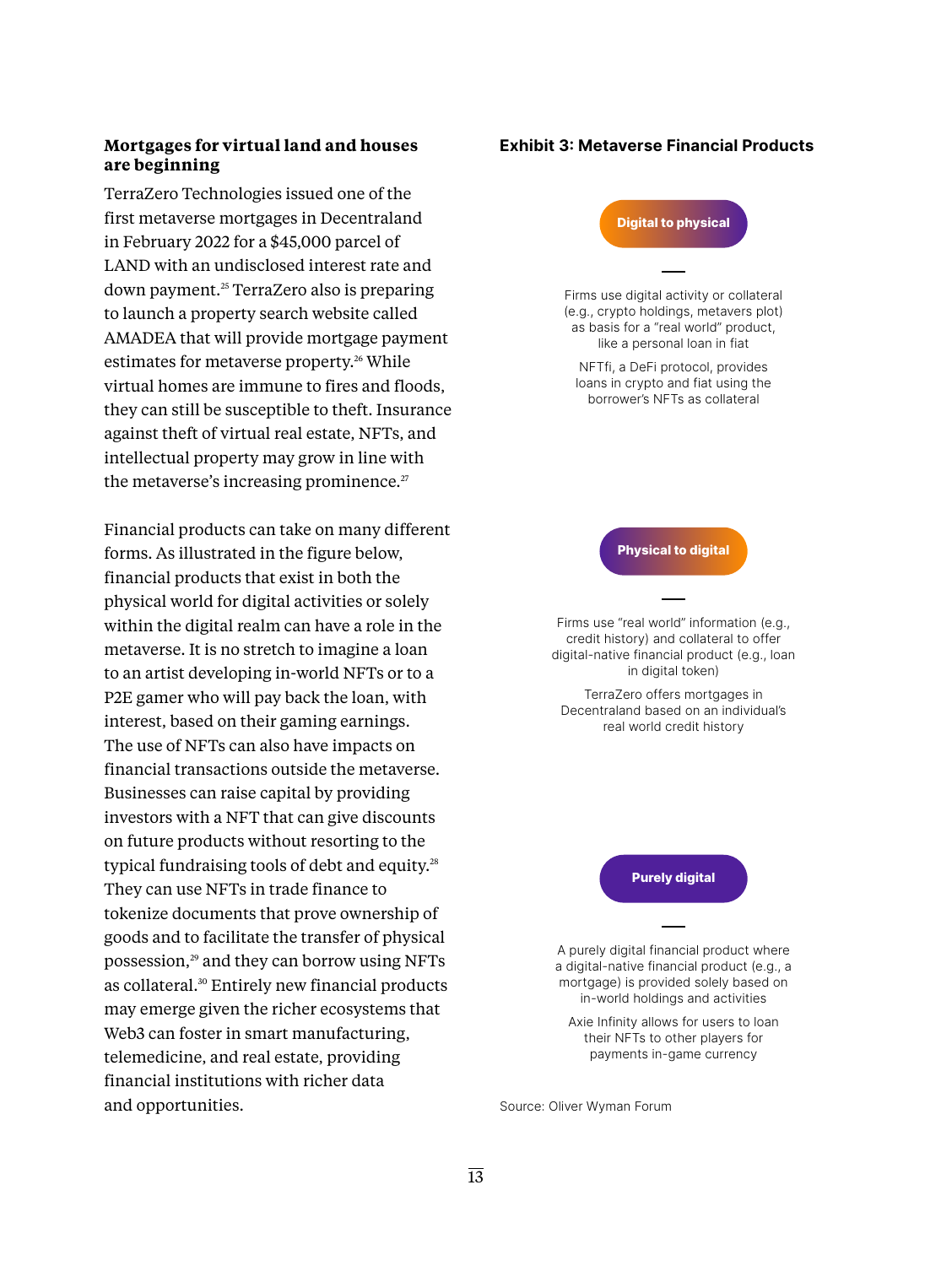# **Q: What are some of the challenges to metaverse adoption?**

As we mentioned, some of the projections of the metaverse's market size are extraordinary: as high as \$13 trillion in Citi's latest report.<sup>31</sup> These numbers may be optimistic given many of the challenges to growing user adoption. As the Oliver Wyman Forum found, 76% of survey respondents in 10 major countries (including 79% in the UK and 80% in the US) are unwilling to pay money to participate in the metaverse.<sup>32</sup> Obviously there is work to do in showing ordinary people the benefits it may bring. More specifically, other challenges include:

#### **Hardware**

Virtual worlds depend on their graphical interface and require have high computational power, as well as fast internet, to deliver an interactive experience. Users interact with virtual worlds through computers or new VR devices. VR sets are being built for use, but those interacting through their computers may find their devices are not up to snuff, while finding VR sets too expensive of an investment.

#### **Interface**

User interfaces are still being developed. The metaverse requires an interface that is easy to use and engaging. Twitter, a quintessential Web 2.0 platform, quickly gained users in substantial part driven by its attractive interface. By way of example, as of the third quarter of 2021, Twitter had average monetizable daily active users (mDAU) of 211 million whereas Decentraland has only 18,000 daily users.<sup>33</sup>

#### **Integration**

Integrating metaverse worlds such that avatars and property can move freely and easily between them is essential to growing user adoption without siloing between platforms.

### **Safety**

Users must feel that their data and transactions are secure, being confident that laws and regulations that protect them still apply in the metaverse, and that identity verification is secure enough that they are not interacting with scammers or other malicious actors.34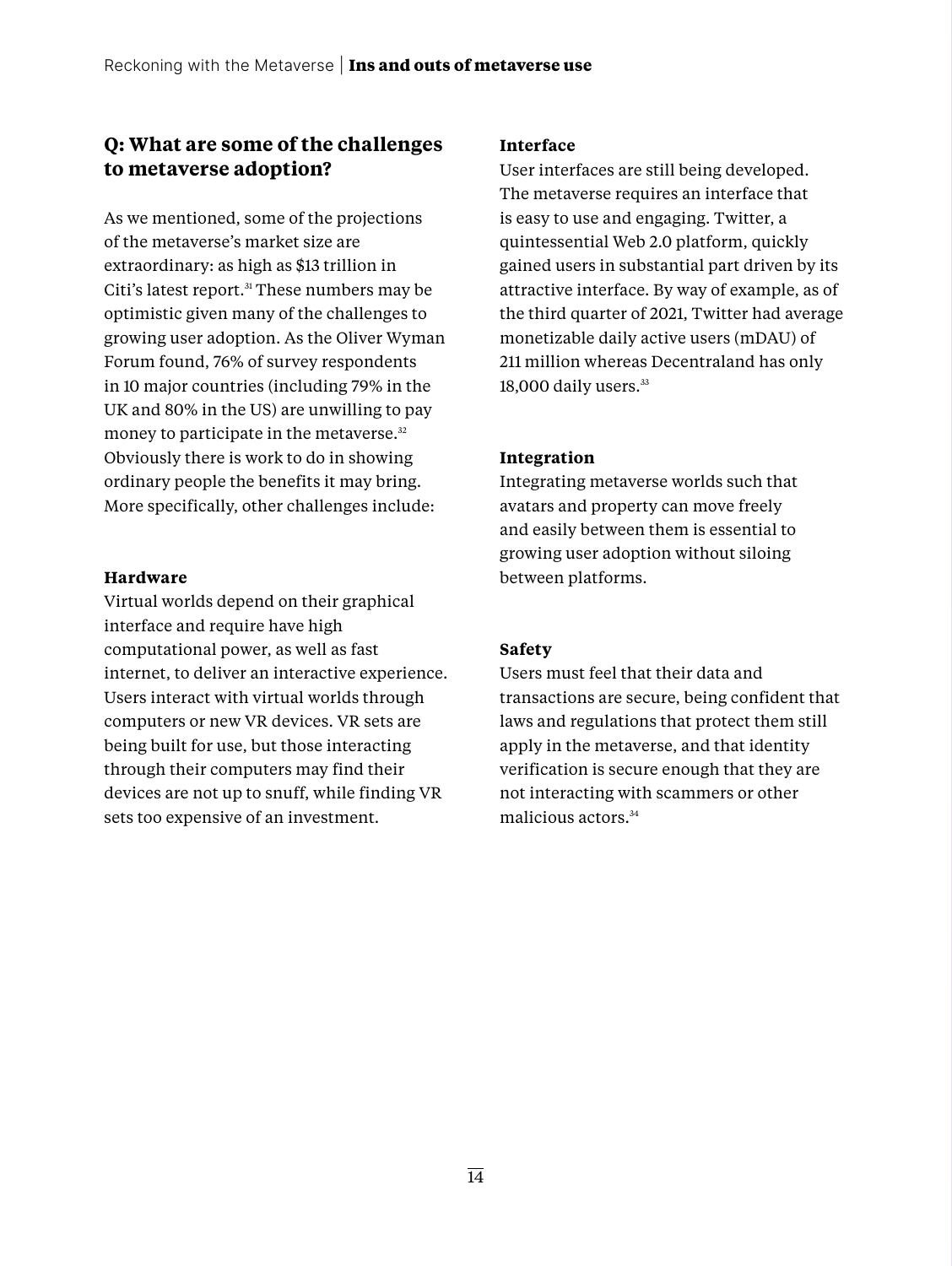

**"Users must feel that their data and transactions are secure, being confident that laws and regulations that protect them still apply in the metaverse."**

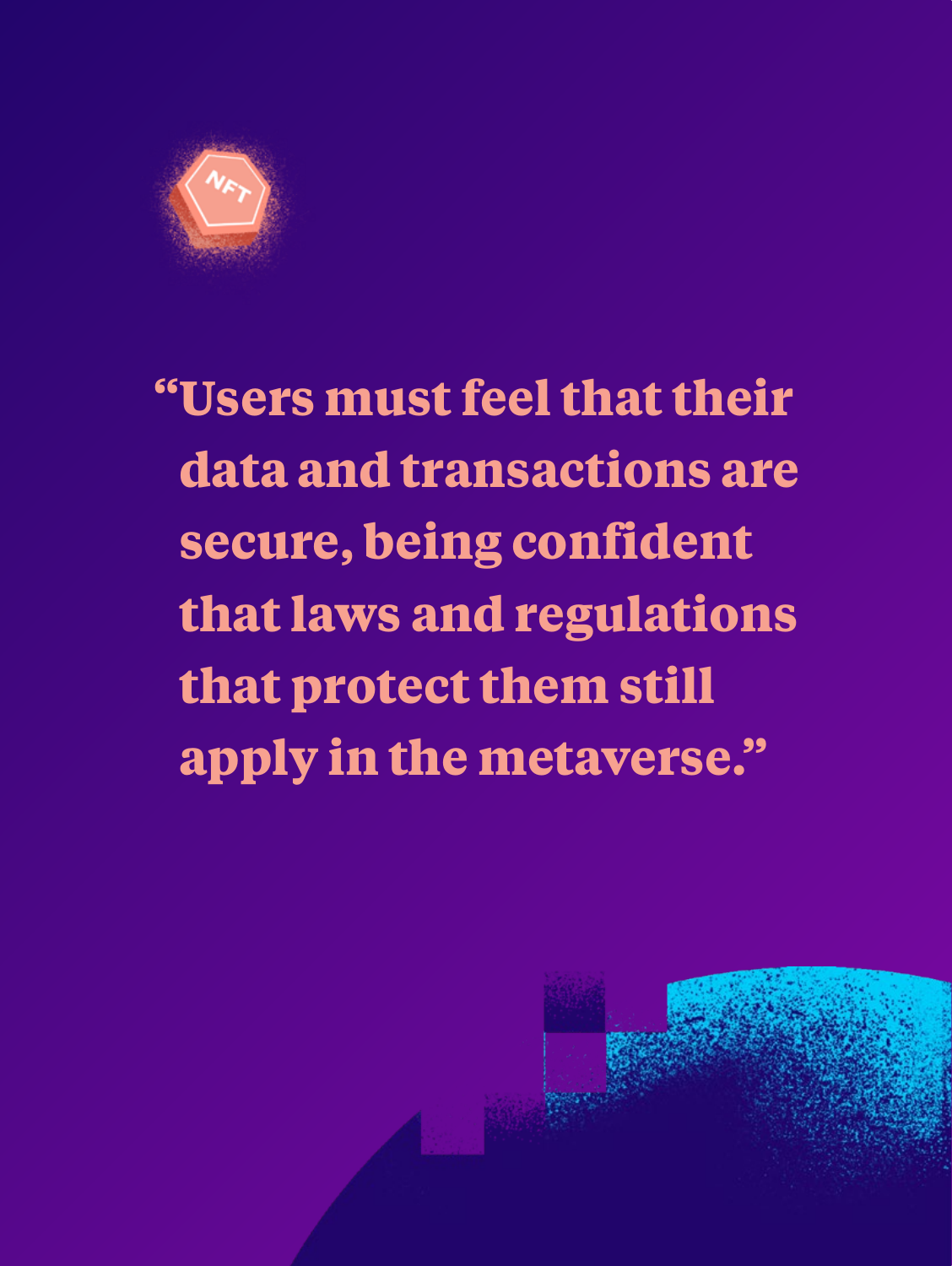# **Importance of the metaverse**

# **Q: How does the metaverse relate to the real world?**

While the metaverse exists virtually, it can have a concrete impact on the real world in all of the areas where it has use cases, not just gaming. Education, office work, and perhaps even attending religious services may take on new forms and meanings. The growth of the metaverse may lead to fundamental changes in how life will be lived. With a new way of life comes new risks and obstacles to keep in mind as policy is made. The blending and blurring of the physical and digital worlds sounds exciting, but it also comes with risks for society, commerce, and policy.

There is a risk that without proper regulation and governance, the metaverse will become a Wild West where fraud, manipulation, and digital crime run rampant, perhaps even more so than on the current internet. Privacy can be invaded, intellectual property can be stolen, and children can be exploited in this unregulated scenario.

# **Q: What are some of the legal and regulatory issues related to the metaverse and NFTs?**

Just as thinking on building the metaverse is being developed, thinking on regulating it is being developed in tandem. Addressing some of these issues will not be straightforward and addressing all of these may not be necessary to have a fully operational metaverse. As laws have developed over time in the physical world, they will be applied to the metaverse and NFTs among the following categories. Some of these regulatory issues include:

### **Property Rights and Transferability**

As we describe in the next section, just as property law developed in the physical world, it must adapt to the virtual one as well. There are a number of open questions pertaining to applying existing intellectual property rights to metaverse intellectual property. At a more fundamental level, there are questions surrounding the different types of property in the metaverse: Metaverse intellectual property like a company's logo may require a different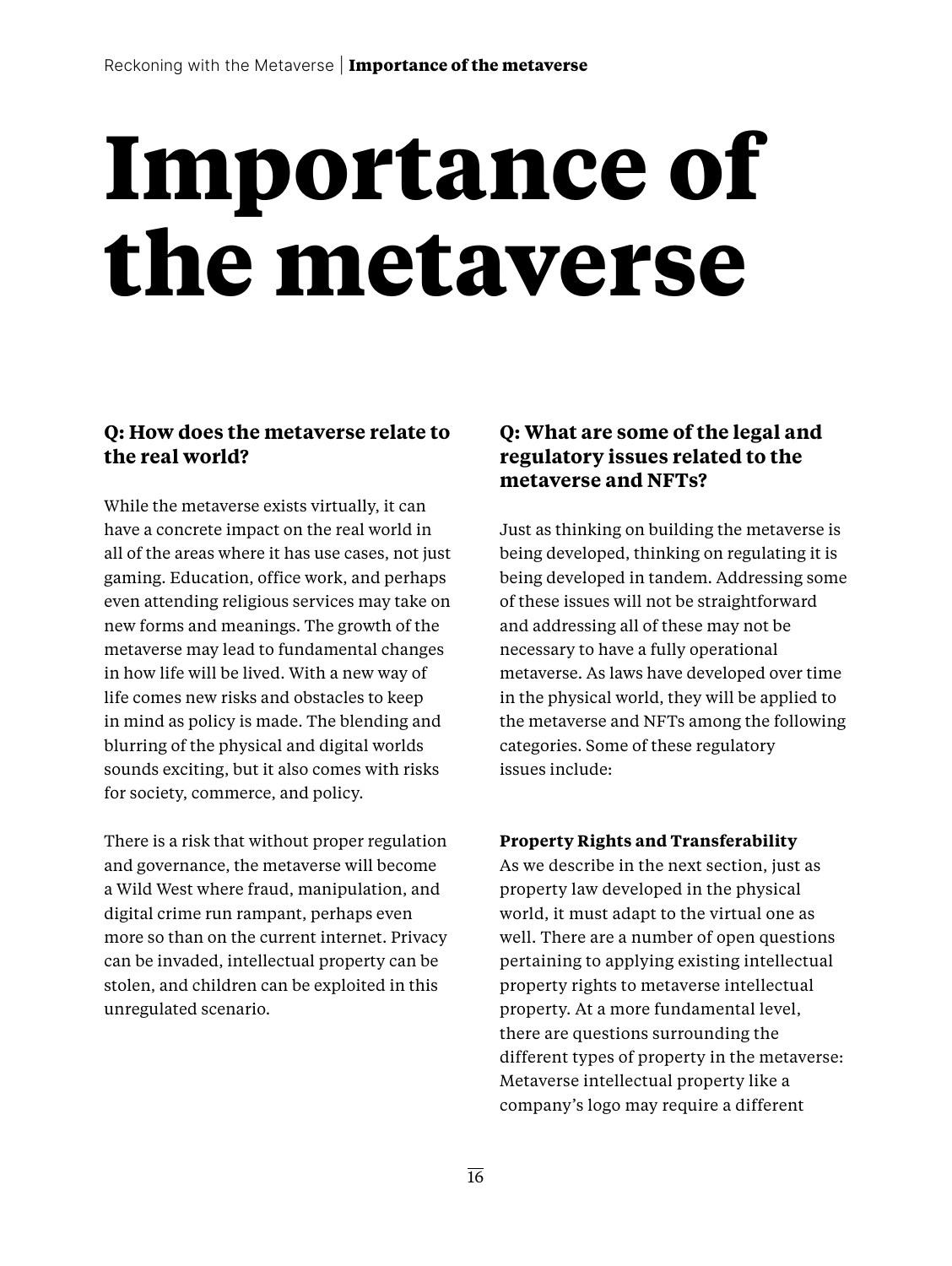regulatory regime than the virtual property, like an avatar's hat, that it is placed on.

#### **Integrity and Verification**

NFTs are valuable to the extent that their ownership can be verified on a public ledger, but even if the owner's identity can be verified, there may be issues with where it is hosted. If an NFT disappears from OpenSea, for example, it disappears from the owner's wallet as well.

#### **Interoperability and Data Sharing**

Integration across virtual worlds, and between the digital and physical, will require interoperability across the "technology stack," including digital platforms and hardware devices. Interoperability requires coordinated action and could be facilitated through policy and regulation.

#### **Jurisdictional Considerations**

There is a need to determine the jurisdictional boundaries of the metaverse, as virtual borders could be just as important as physical borders when formulating policies. Policymakers and executives will also need to understand the boundaries between metaverses and any consequential regulation.

#### **Individual Risks**

Individual risks in the digital economy and online harms may be exacerbated in the metaverse. These problems include privacy, discrimination, mental health, and misinformation. Additionally, political and

societal problems could be exacerbated. The existing digital divide of unequal internet access will affect access to the metaverse as well, and network effects in the digital realm could increase wealth inequality. Content moderation, and the concentration of moderation power, has been a source of controversy on Web2.0 platforms, and it will likely persist in the metaverse.

#### **Market and Prudential Risks**

Many of the worlds within the metaverse have their own coins, and integration across worlds (and with other cryptocurrencies) will depend on markets that are well developed with integrity. Increased growth could present risks to individuals and the broader economy in case of a crash or market manipulation.

#### **Conduct Risks**

Without addressing fraud and misconduct, a perception that the metaverse is unsafe could hinder user adoption. Links across metaverses and NFTs may increase the complexity of applying Anti-Money Laundering (AML) and Combatting the Financing of Terrorism (CFT) rules, and jurisdictional questions may hinder the ability to apply sanctions.

#### **Operational Considerations**

Ensuring that metaverses are able to stay online and that they are not prone to hacks is essential for developing an ecosystem that attracts users and prospers. The Ronin Network, which is the Ethereum-linked sidechain used for Axie Infinity, was hacked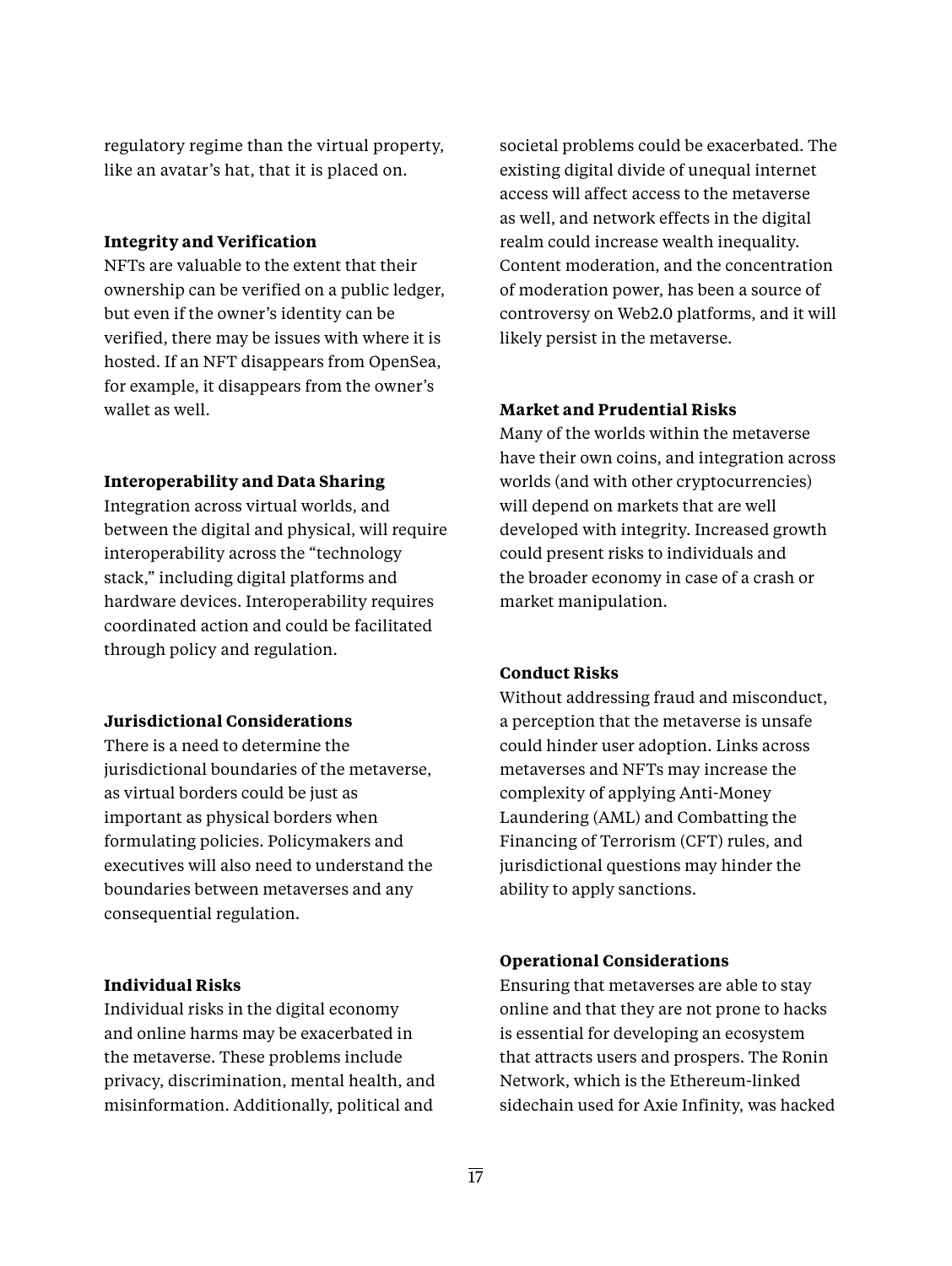in March 2022 resulting in a loss of over \$625 million, which may have been the biggest crypto hack ever.<sup>35</sup> Avoiding these types of hacks is paramount for the future of the metaverse.



#### **Exhibit 4: Key Regulatory and Legal Areas**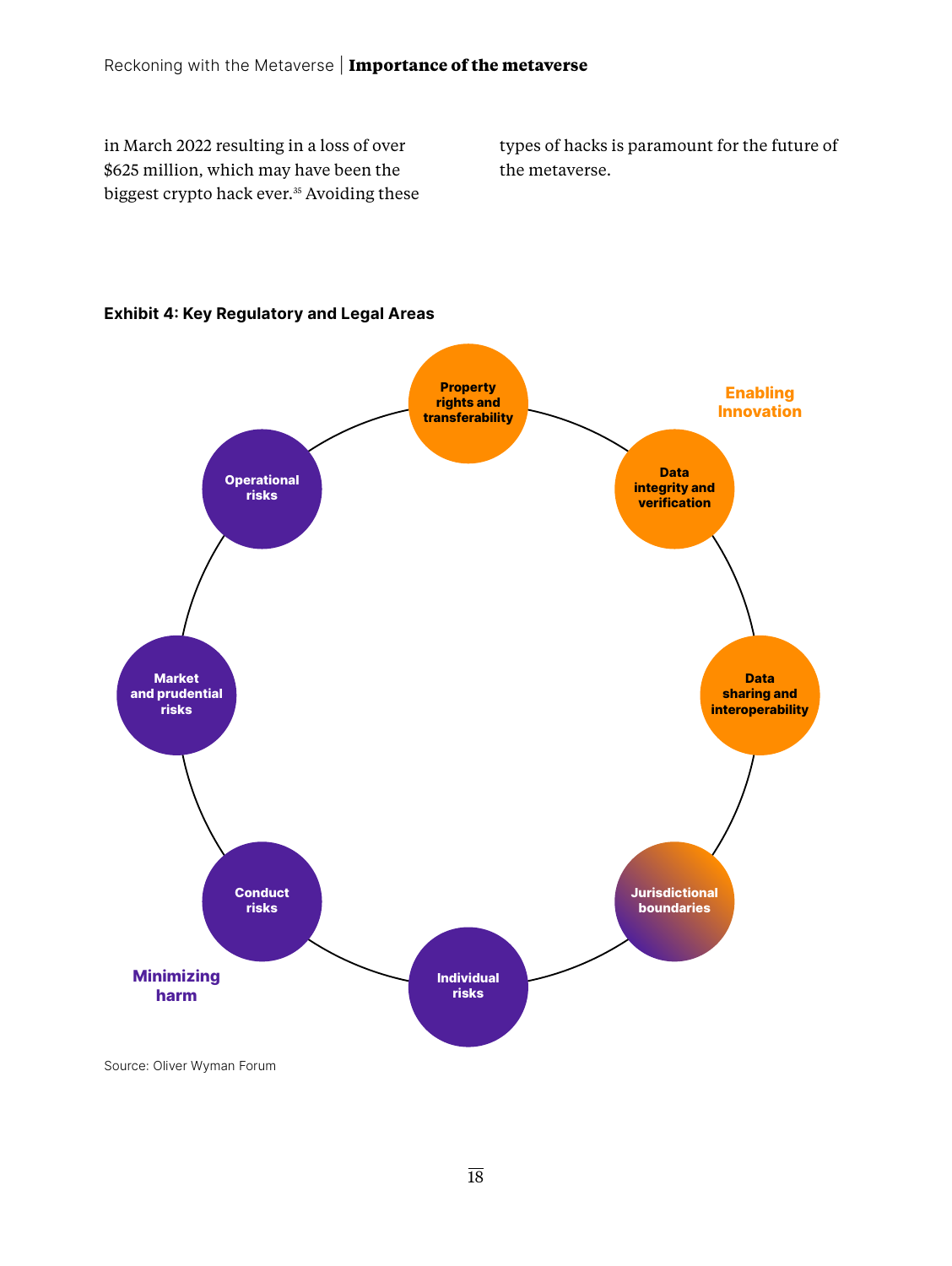# **Virtual property rights considerations**

# **Q: How do we think about property in the metaverse?**

Modern legal frameworks to determine rights to different types of property have been developed over the span of hundreds of years. However, they were not developed with the metaverse in mind.

In many jurisdictions today, there are three categories of property and different rights that come along with them. These are:

### **Real property**

Property that is tangible and not easily moved, like land or a house, where you have title that proves your possession.

#### **Personal property**

Property that is tangible but usually does not have formal evidence of ownership as it is easily transferrable. These are things like clothes or your laptop.

#### **Intellectual property:**

Property that is intangible and created as a result of the human intellect, such as patents and copyrighted books and art.

While it may seem simple to apply these categories to the metaverse, it is actually quite complicated. For example, NFTs in the form of digital art are most aligned with the intellectual property classification, but what happens when the NFT is a painting in a virtual house? If that is considered to be personal property, then the original creator may lose some of the protections that would come from their standard intellectual property rights. If someone's metaverse house itself is an NFT that someone else designed, there could be a situation where the house may be viewed as one person's real property or another person's intellectual property.

This is important given the rights that exist for different categories of property. Intellectual property rights protect intangible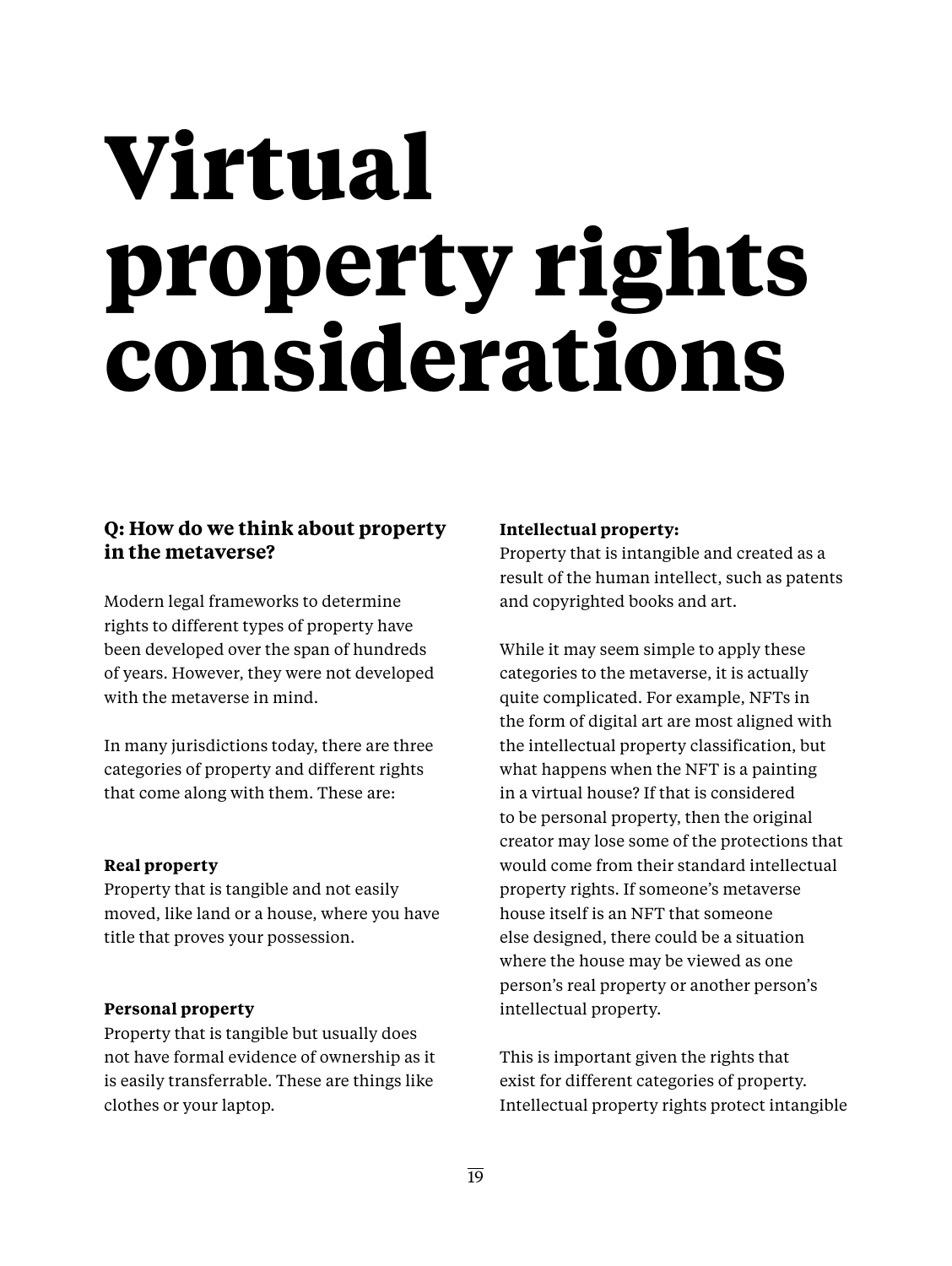assets through trademarks, copyrights, and patents. If everything in the metaverse is intangible, does that mean that metaverse houses are intellectual property and nobody else can copy the designs? These issues may require a new foundation for thinking about property rights given the lack of a clear framework to date.

# **Q: How can we begin to think about developing ownership rights over NFTs inside and outside the metaverse?**

NFT ownership is least disputed in the realm in which it was established: its originating blockchain. However, NFT ownership in one blockchain does not inhibit another user from being able to see the image in another blockchain or digital milieu unless protections against this are enforced. In the absence of government regulations, platforms and blockchain communities are setting up their own rules. For example, Twitter has been limiting the use of NFT avatars unless proof of ownership can be established. Still, there are a number of factors that can be considered when developing an intellectual property rights framework for the metaverse.

Physical art ownership typically also allows control over physical access; however, a digital representation of the art may be made widely available unless copyrighted. With a photograph, under United States law, the photographer holds a copyright the moment the photo is taken. Apps like Instagram already make it challenging to enforce copyrights over

digital representations of photographs, but not all reproductions of a copyrighted image infringe on copyrights. The "fair use" doctrine allows someone to infringe on the copyright of a photograph for reasons such as educational dissemination, personal use, or research purposes. This may serve as a blueprint for NFTs.

When a creator makes or "mints" an NFT, they have the right to sell the rights to the NFT. But things get trickier with future use operating under a license. This will require licensing agreements to be more refined to specify the precise uses the creator envisions. Contractual law issues abound with smart contracts built into NFTs that make royalty payments, further complicated by jurisdictional issues over which contract law applies. The actual content represented in an NFT is subject to potential legal controversy: An NFT that portrays illegal, obscene imagery or that unlawfully infringes on a copyright will likely be prohibited. NFT sales platforms should have the infrastructure to respond to government orders to remove unlawful or illegal content.

The physical world owners of metaverse property are still mortal. The private keys they use to control that property may be lost upon their death. Inheritance and estate laws do not have a solution to this issue, so without appropriate regulation, the rights to the property risk being forever lost or tied up in probate courts.<sup>36</sup>

We are beginning to see NFT projects experiment with different types of intellectual property rights frameworks.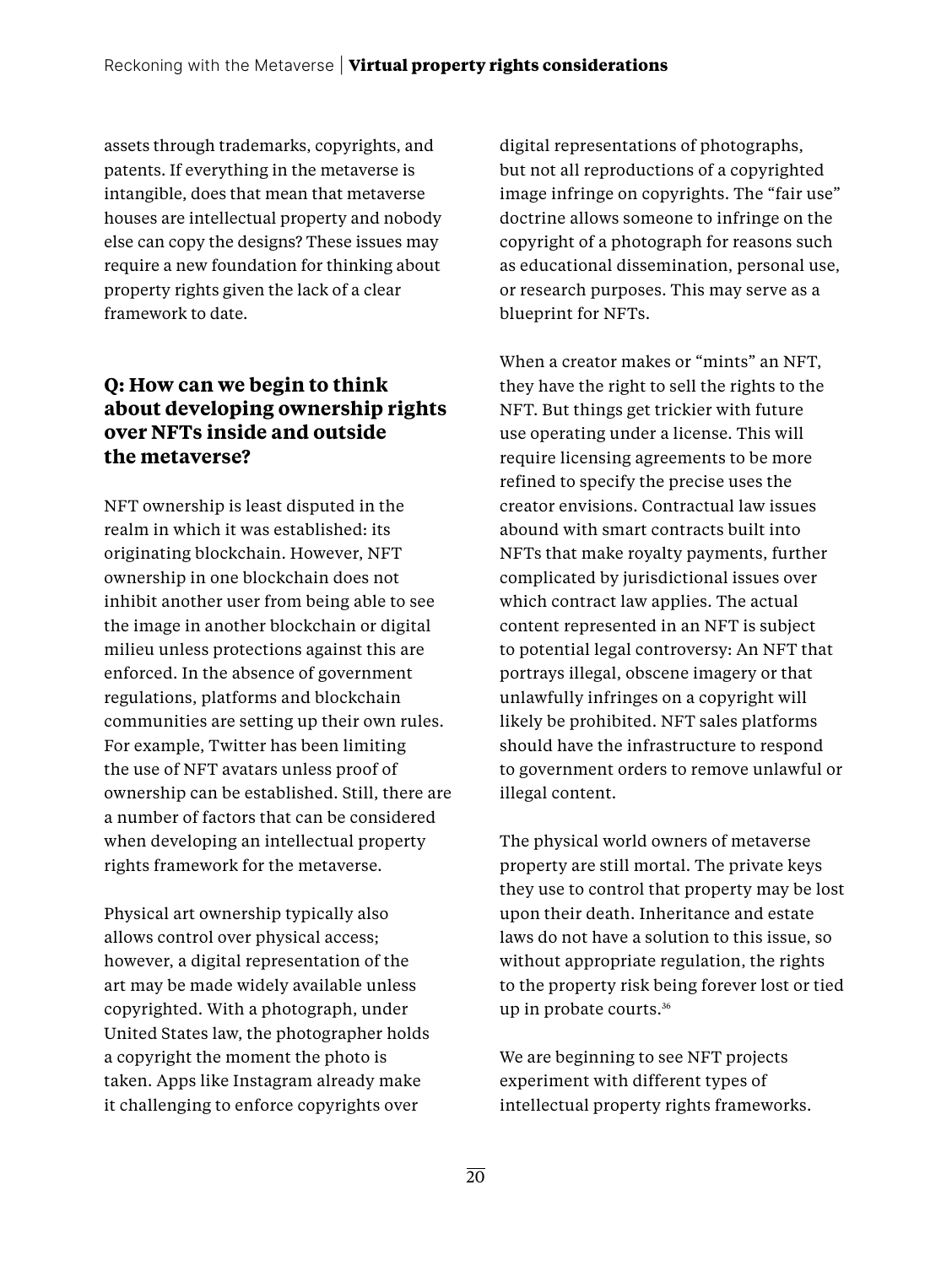*Bored Ape Yacht Club* grants every NFT owner intellectual property rights to use their specific NFT for commercial purposes while the Bored Ape Yacht Club brand is still owned and controlled by Yuga Labs, its developer.<sup>37</sup>

*CryptoPunks,* developed by LarvaLabs, calls for a system that prevents owners from repurposing their CryptoPunks NFTs for any reason, reserving the right to do that solely to LarvaLabs itself. Users can use their NFT License only for personal, non-commercial use without the ability to modify the art or sell third-party products with the NFT.<sup>38</sup>

As a response to the more closed systems of the Bored Ape Yacht Club and CryptoPunks, a licensing regime called *Creative Commons Zero (CC0)* is emerging. This champions open-sourced innovation and allows the intellectual property of a CC0 project to be used for free without any need for attribution, whether it is just a single associated NFT or the entire collection of NFTs. CC0 NFTs allow for them to be disseminated to the public more easily without the need for licensing or fears over intellectual property infringement. Among the most prominent CC0 NFT projects are CrypToadz and Blitmap.39

These different models are not merely for academic debate: They raise fundamental questions over the purpose of NFTs inside and outside the metaverse. Depending on which model becomes the most prominent, NFTs can range from something that can be used and built on or simply something to be looked at and enjoyed privately unless a paid license was provided.



**"These different ownership rights models are not merely for academic debate: They raise fundamental questions over the purpose of NFTs inside and outside the metaverse."**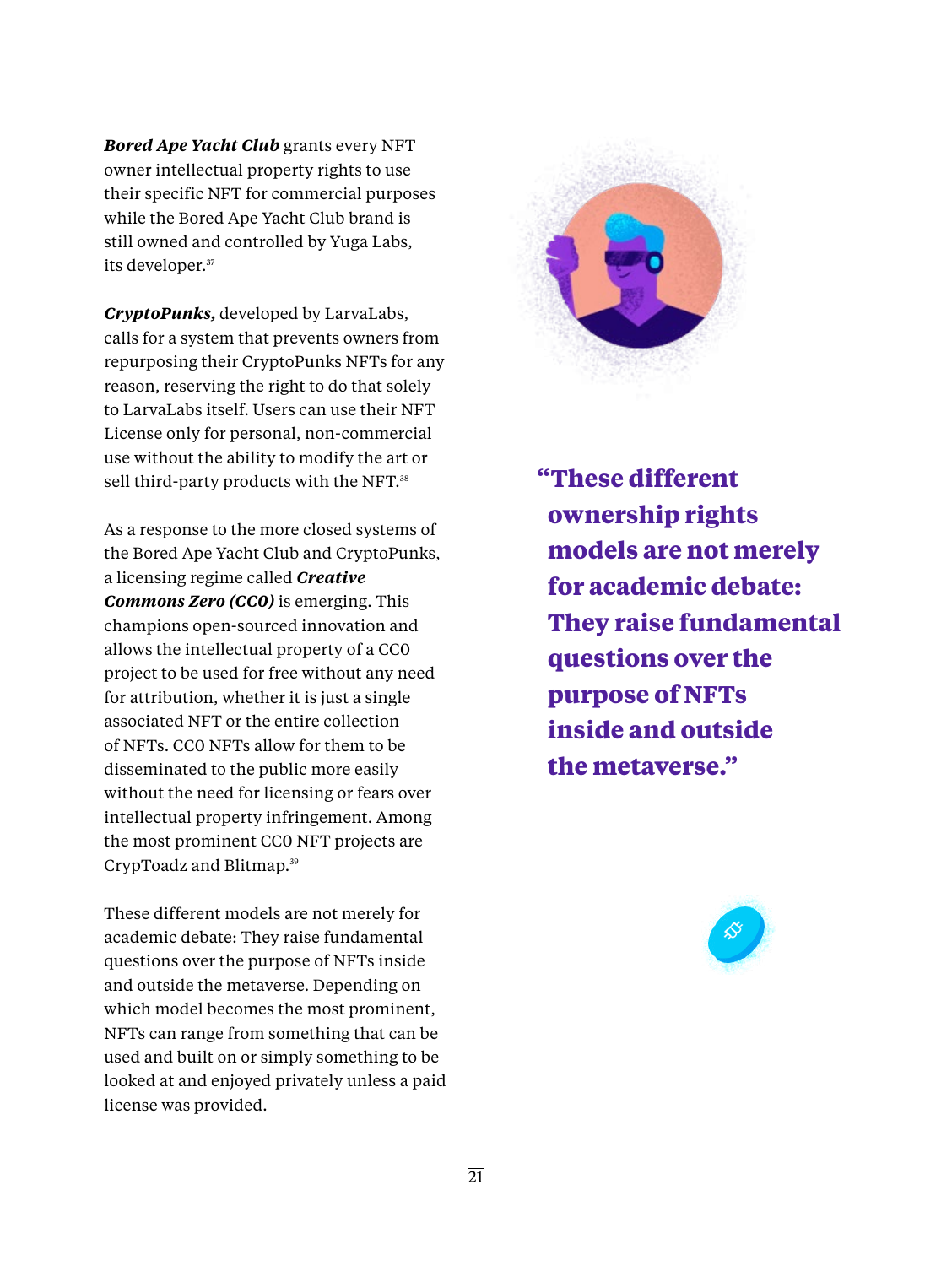# **Conclusion**

The astronomical growth of the metaverse and NFTs highlights the need for debate about the policies and regulations that should govern this activity. This paper provides a primer on what the metaverse and NFTs are, who uses them, and how they have been and will be used. Beyond the intellectual property issues addressed in this paper are a bevy of other regulatory questions pertaining to jurisdictional considerations, market risks, and conduct risks affecting both developers and users.

Furthermore, there are questions about the complexity surrounding how the markets for NFTs and the metaverse work and the economics that make them run. Knowing why someone would choose to purchase a certain NFT over a different one matters for business leaders strategizing their entry into this space. Understanding the link between the metaverse and the potential consequences for cryptocurrency is vital for regulators developing their approach. The decisions made by regulators and business leaders on these issues will shape the way we live our lives for years to come. Only with a firm understanding of such elements can regulation and business models adapt to harness the values of Web3 like user choice, privacy, and decentralization.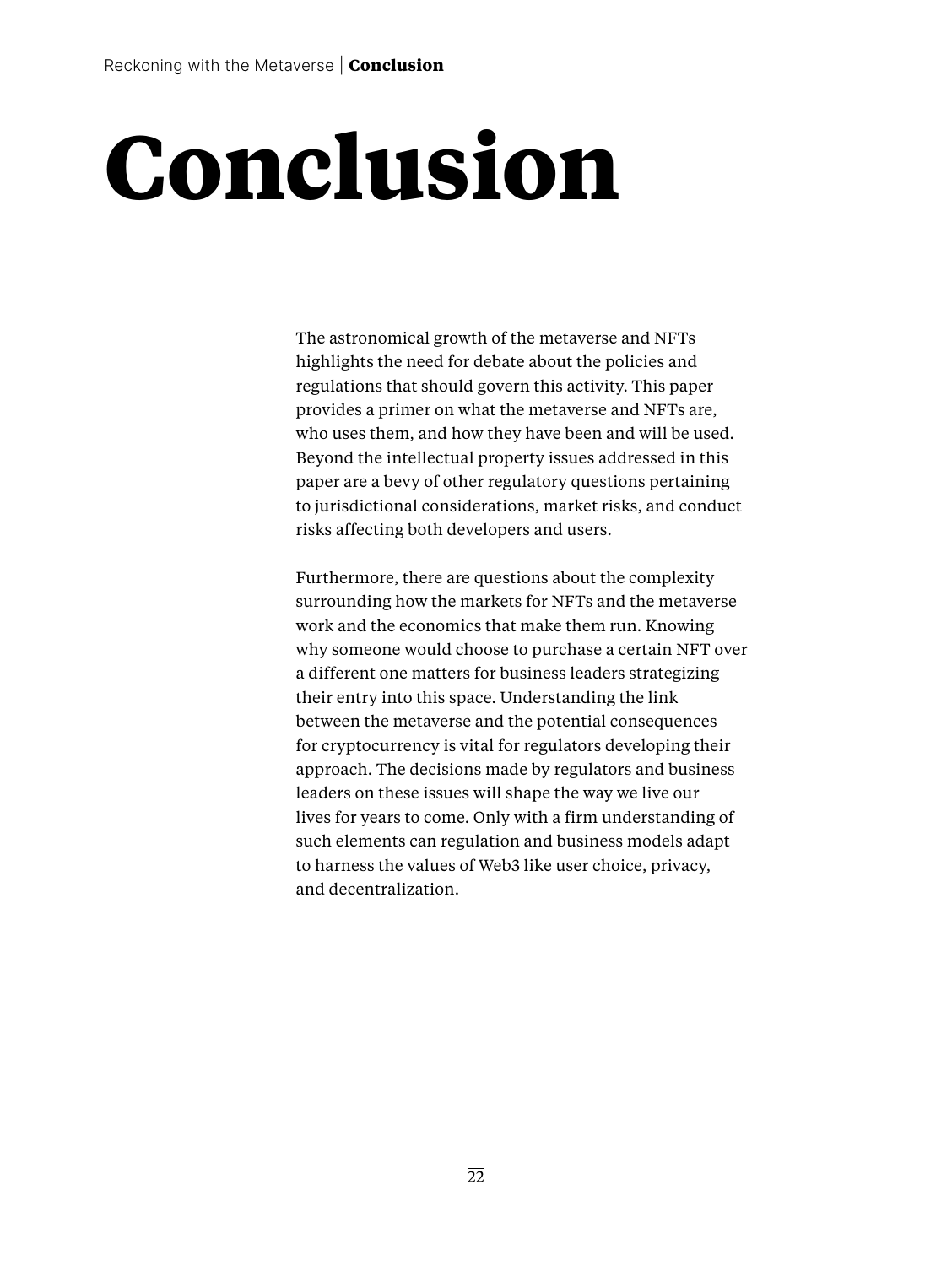**"The decisions made by regulators and business leaders on these issues will shape the way we live our lives for years to come."**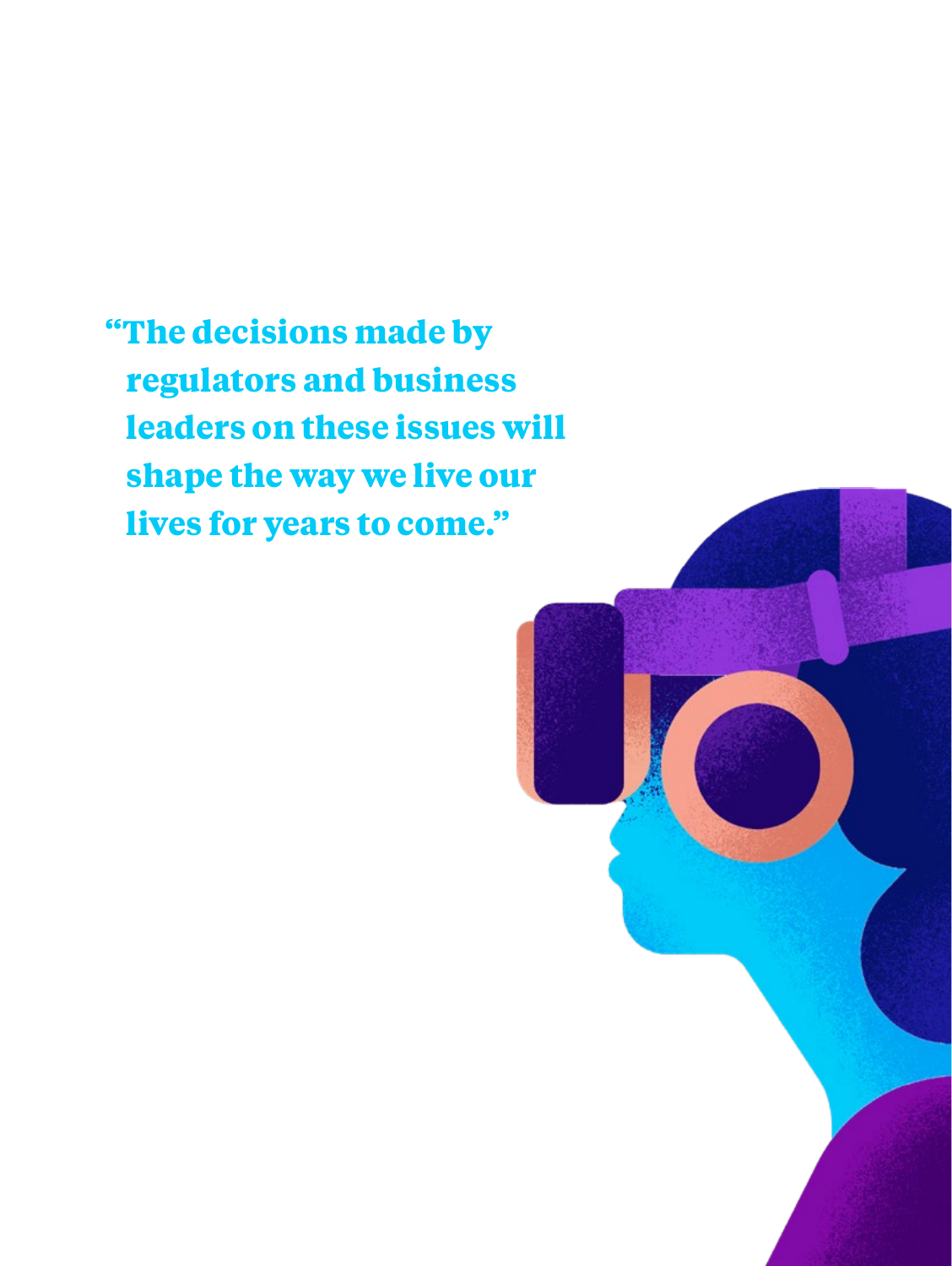# **References**

- 1. See Oliver Wyman Forum, "The New People Shaping Our Future"
- 2. See Reuters, NFT sales hit \$25 billion in 2021, but growth shows signs of slowing and Citi GPS, Metaverse and Money, March 2022
- 3. See Citi GPS, Metaverse and Money, March 2022 and Grand View Research, Metaverse Market
- 4. See Charlie Intel, Fortnite Player Count
- 5. See Wikipedia Snow Crash
- 6. See Medium, The Original Sin of the Internet
- 7. See The Times of India, How are Ethereum NFTs different from Solana NFTs?
- 8. See Ethreum.org, NFT
- 9. The survey polled more than 100,000 respondents across the United States, Germany, France, the United Kingdom, Brazil, Spain, Mexico, Italy, and Canada.
- 10. See CoinDesk, JP Morgan is the first bank into the metaverse
- 11. See CoolWallet, Seven best play to earn games
- 12. See Digitimes Asia, Southeast Asia: the allure of play to earn blockchain games
- 13. See Business Insider, Play-to-earn crypto games have exploded onto the scene and are shaking up gaming business models. Here's how they work, and where the value comes from for investors
- 14. See Statista, Consumer spending on gaming loot boxes and currency packs worldwide from 2020 to 2025
- 15. See NME, From Fortnite to Roblox: the best in-game concerts ever, ranked
- 16. See Yahoo, Decentraland holds first mover advantage in battle against Meta
- 17. See CNBC, Metaverse real estate sales top 500 million
- 18. See Protocol, The virtual office of the future might look a lot like your favorite video game
- 19. See CNBC, Metaverse real estate sales top 500 million
- 20. See CNBC, Metaverse real estate sales top 500 million
- 21. See BRINK, The Metaverse: a five year forecast of how it will affect your business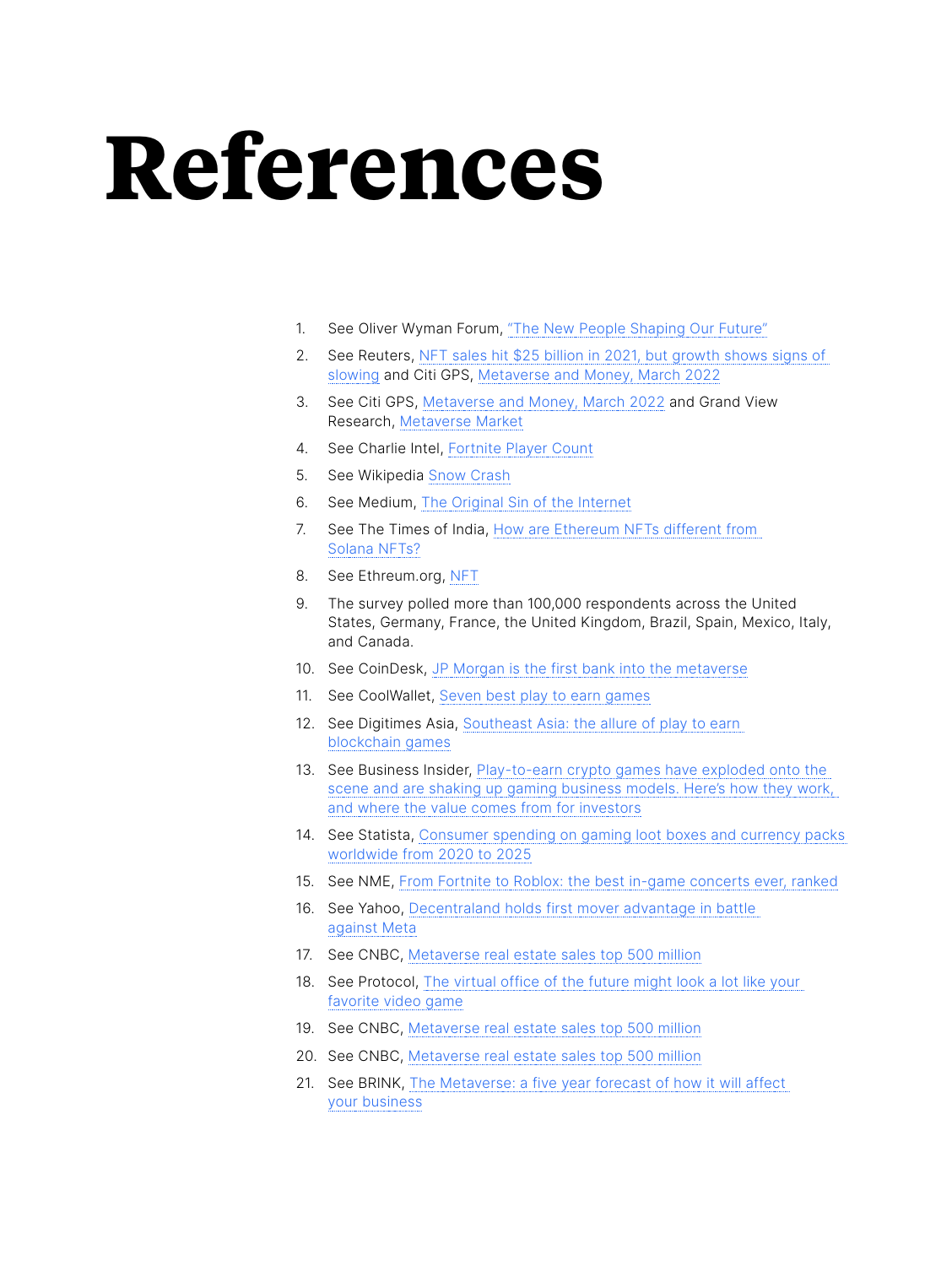- 22. See Legal Creatives, Metaverse
- 23. See Wunderman Thompson, Governments in the Metaverse
- 24. See Finovate, How fintech is embracing the Metaverse
- 25. See National Mortgage News, How does a Metaverse mortgage work?
- 26. See TerraZero, Amadea
- 27. See Clearsurance, Metaverse Insurance
- 28. See Medium, NFTs as financial instruments
- 29. See Trade Finance Global, How NFTs might play a role in international trade
- 30. See Medium, NFTs as financial instruments
- 31. See Citi GPS, Metaverse and Money, March 2022
- 32. See Oliver Wyman Forum, "The New People Shaping Our Future"
- 33. See Yahoo, Decentraland holds first mover advantage in battle against Meta and Social Media Today, Twitter rises to 211 million active users through longer term growth target
- 34. See Medium, Challenges faced by the Metaverse in becoming a reality
- 35. See CoinDesk, Axie Infinity Builder Takes 'Full Responsibility' for \$625M Ronin Hack, Exec Says
- 36. See Open Geeks Lab, Legal Issues with NFTs
- 37. See The Block Research, Deciphering the Metaverse: the rising tide of cc0
- 38. See The Outer Realm, CryptoPunks and Copyrights: What's All The Fuss About?
- 39. See The Defiant, Bored Apes' Generous Copyright Approach Besting Stricter CryptoPunks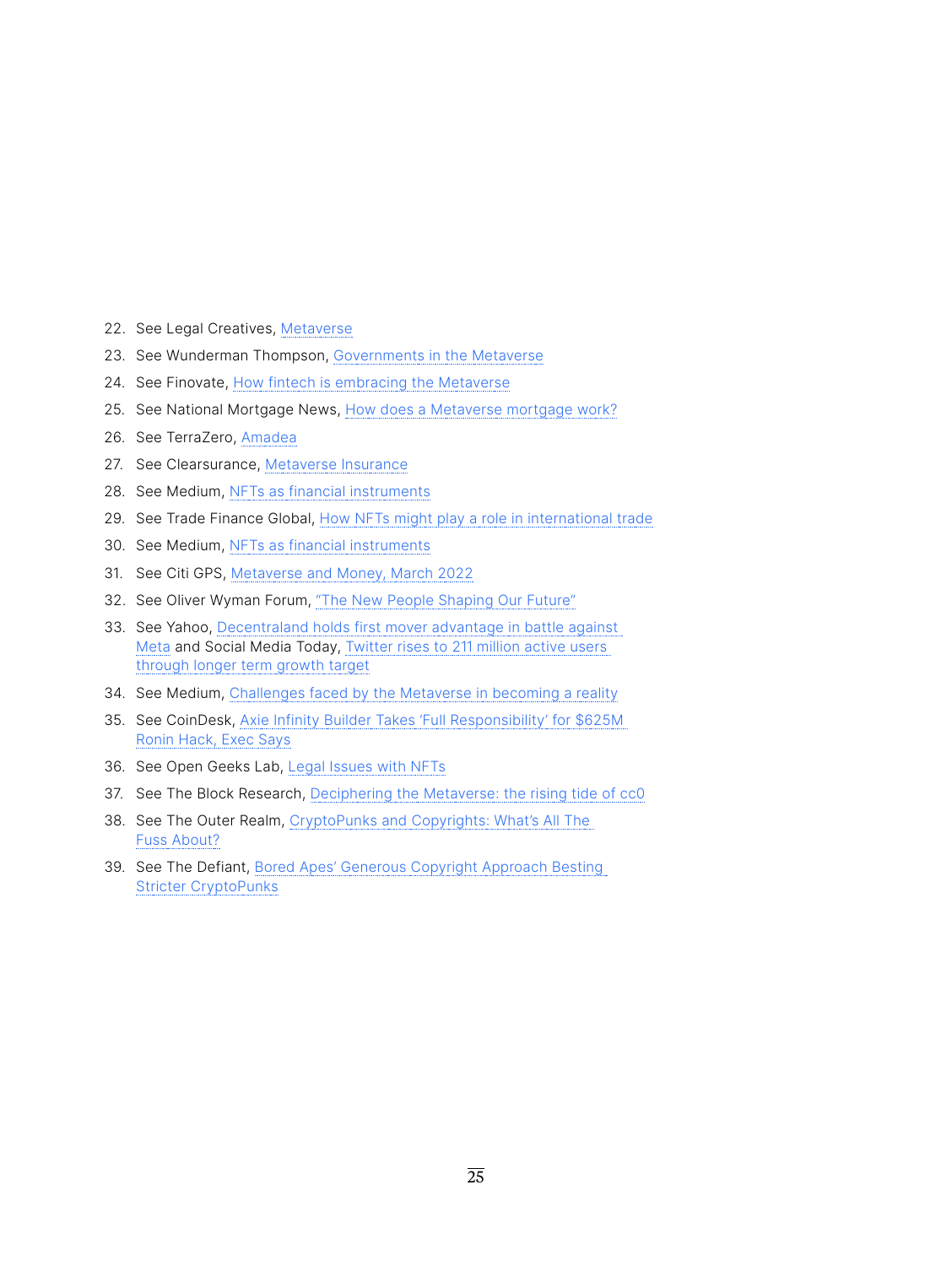#### **Authors**

Michael Gurock is a Senior Analyst with the Oliver Wyman Forum's Future of Money initiative. He leads the initiative's metaverse research and also conducts research on central bank digital currencies.

Larissa de Lima co-leads the Oliver Wyman Forum's Future of Money initiative. She focuses on enabling new forms of money and payments that foster society wide value.

Jason Ekberg is a Partner of Corporate and Institutional Banking at Oliver Wyman. He advises on business strategy, transformation topics and digital innovation.

This report would not have been possible without the contributions of Tom Buerkle, Neil Campbell, Rick Chavez, Douglas Elliott, Alenka Grealish, Shamarah Hernandez, Dustin Irwin, Ugur Koyluoglu, Karen Lara, Filidausi Mbatudde, Jilian Mincer, Campbell Reid, Adrien Slimani, and Lucia Uribe.

#### **About the Oliver Wyman Forum**

The Oliver Wyman Forum is committed to bringing together leaders in business, public policy, social enterprises, and academia to help solve the world's toughest problems. The Oliver Wyman Forum strives to discover and develop innovative solutions by conducting research, convening leading thinkers, analyzing options, and inspiring action on three fronts: Reframing Industry, Business in Society, and Global Economic and Political Change. Together with our growing and diverse community of experts, we think we can make a difference.

For more information, visit www.oliverwymanforum.com